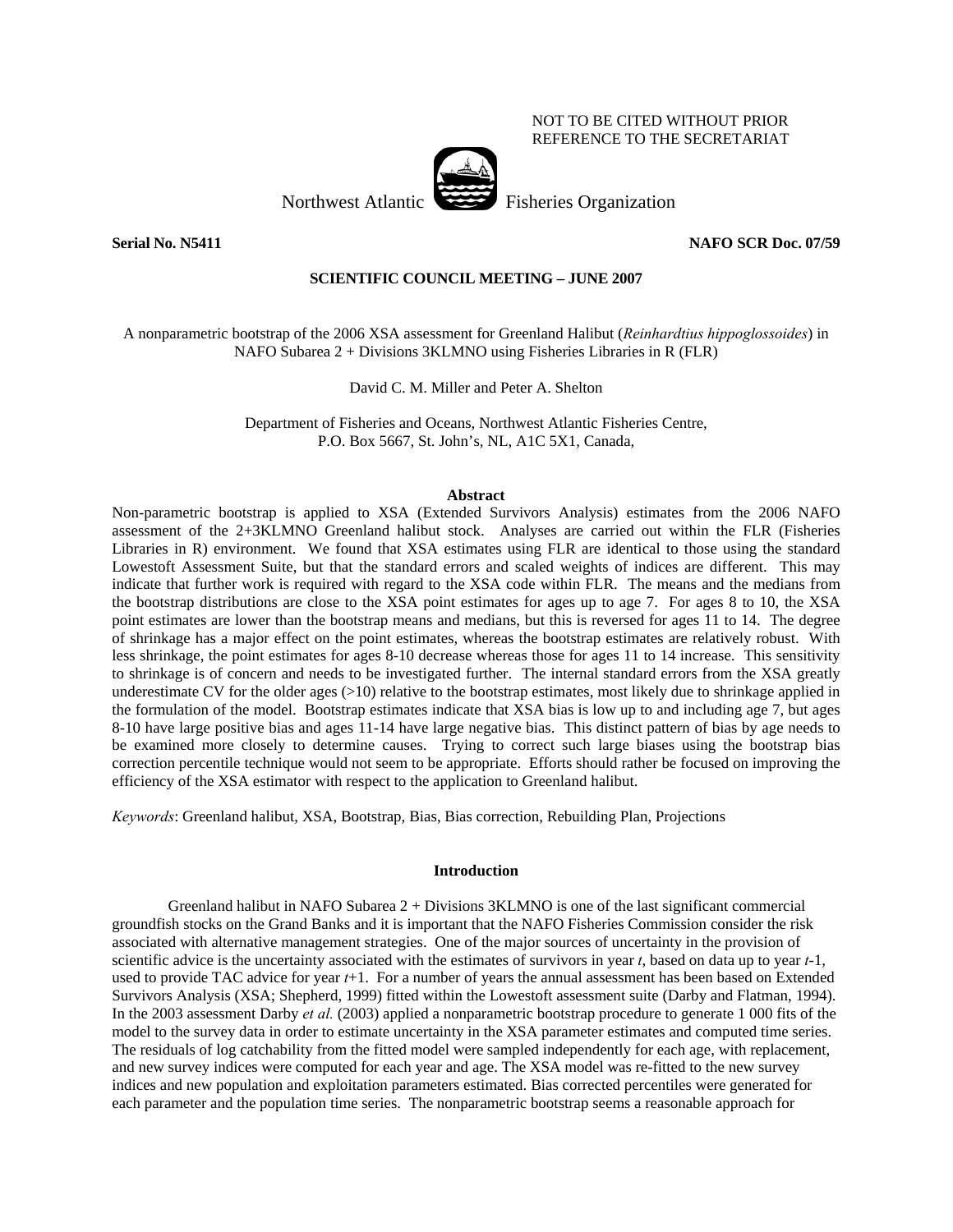quantifying the uncertainty, particularly in the case of XSA which is a non-statistical approach to model fitting. It is also useful for examining the bias in estimates and, where necessary, applying bias-correction.

Although nonparametric bootstrap estimates were used in the 2003 and 2004 assessments, this approach was dropped for 2005 and 2006 in favor of internal standard errors computed within XSA by the Lowestoft assessment suite (e.g. Healey and Mahé, 2006). Since XSA does not formally involve a statistical fitting procedure, it is not immediately clear to most fisheries scientists how the internal standard errors are computed and whether or not they represent a valid estimate of uncertainty in the estimates. Further, no covariance in the estimates is provided. We support a return to the nonparametric bootstrap approach to provide bias corrected estimates of survivors as well as confidence intervals for the Greenland halibut stock assessment. We also support the use of bootstrap samples for stochastic projections of the stock under alternative management options once bias correction problems are resolved.

A new stock assessment environment, Fisheries Libraries in R, or FLR (http://flr-project.org ), has been developed in order to provide an integrated suite of software that allows data exploration, conditioning of models (the estimation of parameters consistent with the data and hypotheses about how these were generated), implementation of stock assessments (e.g. methods for stock assessments and forecasts) and the testing of management strategies and economic impact assessments, all within a common environment. FLR allows XSA to be carried out with enhanced features useful in management strategy evaluation (MSE). However, at the present time no bootstrap component has been written for XSA within FLR. In this paper we provide the R-code and results for a bootstrap application to the 2006 Greenland halibut assessment data. We compare our results with those obtained in the 2006 assessment. To support the use of the nonparametric bootstrap procedure, we provide a description of how the method is applied and the interpretation of results. This was lacking in the previous application to the Greenland halibut stock. Our approach also differs somewhat from Darby *et al.* (2003) in that they resampled residuals within age whereas we examine the effect of different methods of resampling residuals: across ages and years under the assumption that the residuals are independent and identically distributed (i.i.d.), standardizing residuals and then resampling across ages and years, and resampling within age and year.

#### **Methods**

### **Extended Survivors Analysis**

The inputs for the XSA-bootstrap analysis were identical to those used in the 2006 assessment by Healey and Mahé, (2006). Catch numbers at age obtained from Canadian age-length keys for 1975-2005 were used. Catch weights-atage are computed as weighted means of the values from national sampling (in Healey and Mahé, 2006; Tables 2 and 3 respectively).

Data from three surveys were available as age disaggregated indices of population abundance (mean numbers per tow, MNPT):

- 1. EU 3M a European Union summer survey in Div. 3M from 1995-2005, ages 1-12 (González Troncoso *et al.*, 2006).
- 2. Can 2J+3K autumn survey, true Campelen data from 1996-2005, ages 1 to 14 (Healey *et al*., 2006).
- 3. Can 3LNO spring survey, true Campelen data from 1996-2005, ages 1 to 8 (Healey *et al*., 2006).

The XSA model was fitted using the FLXSA component of FLR. The XSA settings (FLXSA control group) are presented in Table 1. Survivors on 1 January 2006 (i.e. in the terminal year), 5+ (exploitable biomass), 10+ (as a proxy for spawner biomass), recruitment (numbers at age 1) and the mean fishing mortality (*F*) for ages 5-10 were calculated from the XSA results.

### **XSA Residuals**

The residuals in XSA are calculated as follows:

For each index *I*, at age *a*, and year *y*: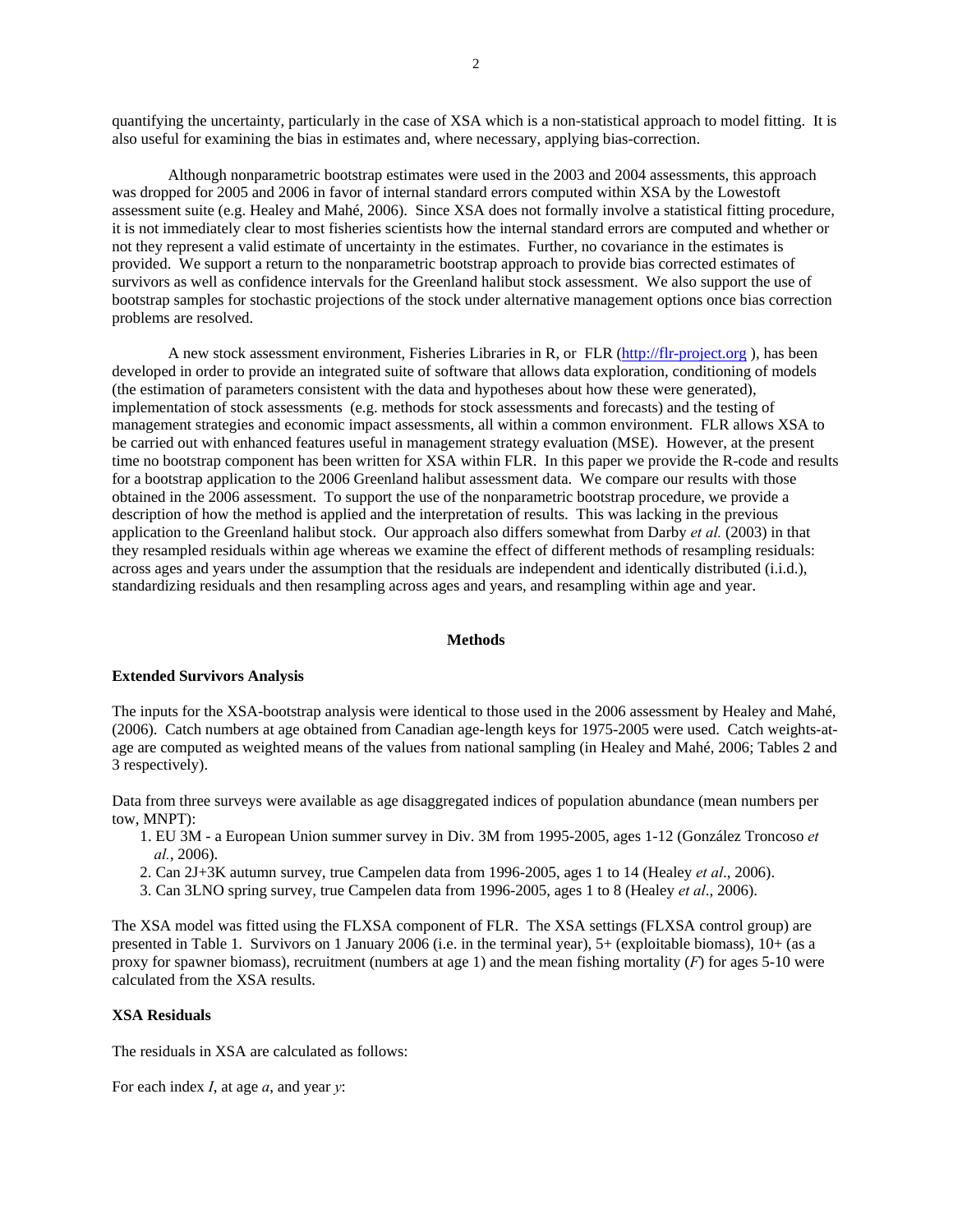$$
r_{i,a,y} = \log(N_{i,a,y}) - \log(N_{XSA,a,y})
$$
\n(1)

Where:

 $r_{i.a.v}$  = the residual for index *i* in year *y* at age *a*,  $N_{i,a,y}$  = observed numbers at age *a* at the beginning of year *y* for index *I*,  $N_{XX, a, y}$  = XSA predicted numbers at age *a* at the beginning of year *y*.

Also:

$$
N_{i,a,y} = \frac{I_{i,a,y}}{\hat{q}_{i,a}}
$$
 (2)

and the XSA predicted index (the XSA predicted numbers at age in terms of MNPT for index *i*) is:

$$
\hat{I}_{i,y,a} = N_{XSA,a,y} \hat{q}_{i,a}
$$

Therefore:

$$
N_{XSA,a,y} = \frac{\hat{I}_{i,a,y}}{\hat{q}_{i,a}}
$$
\n
$$
(3)
$$

Where;

 $I_{i,a,v}$  = observed MNPT for index *i* in year *y* at age *a*,

 $\hat{I}_{i,a,y}$  = XSA predicted MNPT for index *i* in year *y* at age *a*,

 $\hat{q}_{i,a}$  = the XSA predicted catchability for index *i* at age a, common across all years.

It follows from (1) that:

$$
r_{i,a,y} = \log\left(\frac{I_{i,a,y}}{\hat{q}_{i,a}}\right) - \log\left(\frac{\hat{I}_{i,a,y}}{\hat{q}_{i,a}}\right)
$$
  
= 
$$
\log\left(\frac{I_{i,a,y}\hat{q}_{i,a}}{\hat{I}_{i,a,y}\hat{q}_{i,a}}\right)
$$
  
= 
$$
\log\left(\frac{I_{i,a,y}}{\hat{I}_{i,a,y}}\right)
$$
 (4)

Hence residuals are independent of the catchability at age. This is important given that the three indices have notably different catchabilities at age (Healey and Mahé, 2006).

The distribution of residuals for each of the three indices and the distribution of residuals by age are shown in Figs. 1 and 2, respectively. It appears that the residuals are very similarly distributed across age and index and therefore, for the purposes of the nonparametric bootstrap, they could be considered to be independent and identically distributed (i.i.d.). Standardizing the residuals is likely to result in distributions that more completely satisfy the i.i.d. assumptions by making standard deviations between age and index groups comparable.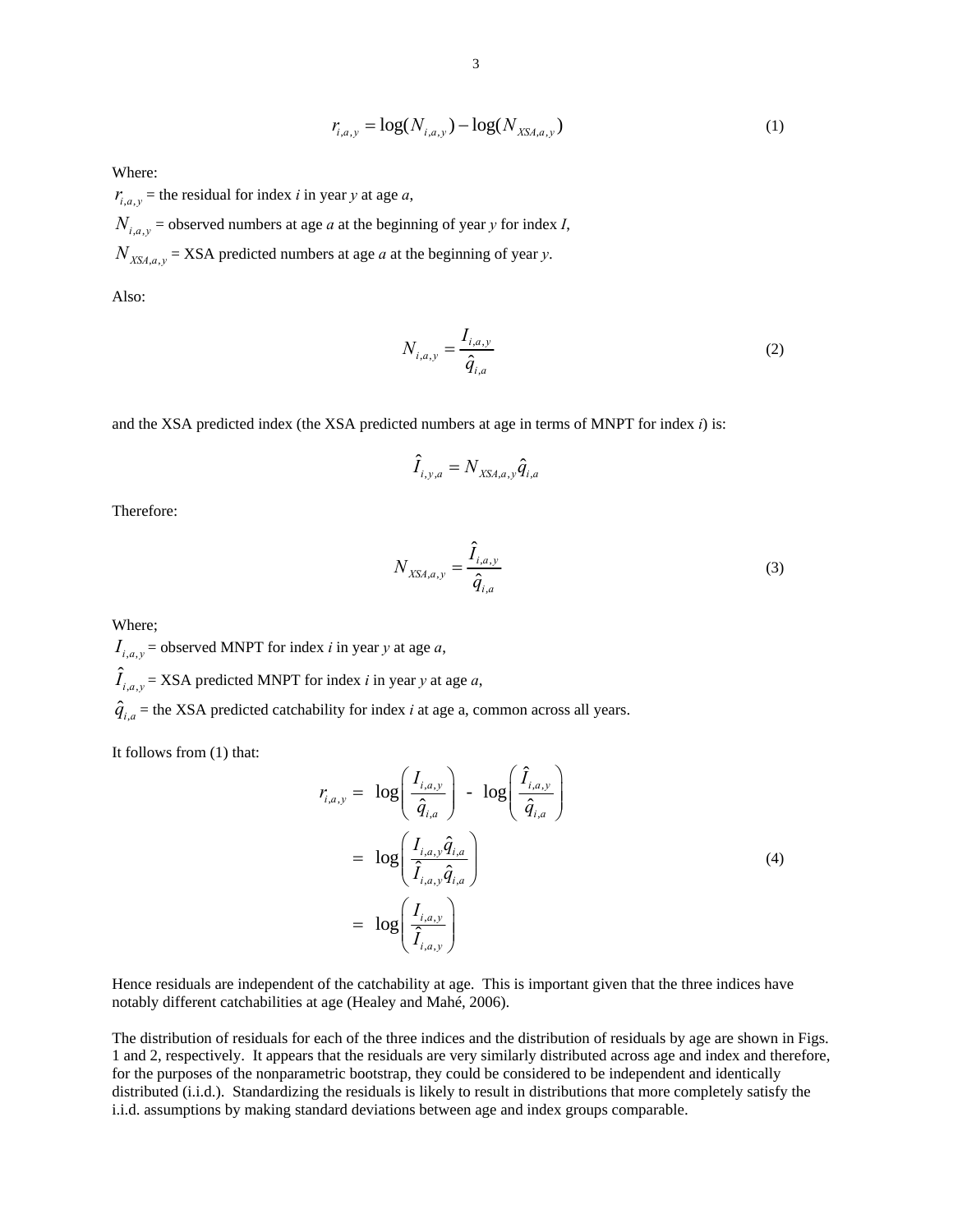### **Non-parametric bootstrapping of the XSA model**

A nonparametric bootstrapping procedure was written in R (see Appendix for the R code) to generate 1000 fits ('bootstrap replicates') of the XSA model to the survey data. This was done in order to estimate the uncertainty in the XSA parameter estimates. The nonparametric bootstrap only accounts for observation error. Patterson *et al.* (2000) noted that variance in other parameters such as maturity, natural mortality and catch-at-age will also contribute to the uncertainty. We have not accounted for these additional sources of uncertainty in the current analysis. Although not accounting for all uncertainty, the short-term projections based on nonparametric bootstrap projections under different management options do provide reasonable relative measures of the risks associated with harvesting practices and should lead to better informed management decisions (Darby *et al*. 2004). They also allow for the construction of risk profiles by creating cumulative frequency distributions of the estimated fisheries management quantities of interest (Gavaris, 1999).

The nonparametric bootstrap was implemented as follows. By taking the exponent of both sides of equation (4) we get:

$$
\exp(r_{i,a,y}) = \frac{I_{i,a,y}}{\hat{I}_{i,a,y}}
$$

Therefore:

$$
I_{i,a,y} = \exp(r_{i,a,y}) \hat{I}_{i,a,y}
$$
 (5)

The residual  $r_{i,a,v}$  can be replaced by  $r_{bs}$ , a residual randomly resampled, with replacement, from a given set of residuals. The residuals were resampled in three ways:

- 1. Across all indices and ages, assuming residuals are i.i.d.
- 2. By standardizing residuals and then resampling across all ages and indices.
- 3. By only resampling residuals within each age and index.

Sampling residuals randomly across all indices in the bootstrap is the most straightforward approach and appears *a priori* to be consistent with the i.i.d. assumption. Resampling within each age and index often results in only a limited number of residuals being available for resampling and may give inaccurate estimates of uncertainty. However, because XSA weights indices in the estimation, residuals for heavier weighted indices should be smaller than those from indices with a lesser weighting. Therefore, residuals will not be i.i.d. across indices. Also, difficulty in accurately aging older fish (Treble and Dwyer, 2006), and differences in the ability of surveys to sample fish of different ages, means that residuals may not be i.i.d. across ages either. Standardizing residuals, by dividing by the standard deviation for residuals from each age for each index, should make residuals comply with the assumptions of i.i.d.

The residuals were standardized as follows:

$$
r'_{i,a,y} = \frac{\log(I_{i,a,y}) - \log(\hat{I}_{i,a,y})}{\hat{\sigma}_{i,a}}
$$
(6)

Where:  $r'_{i,a,v}$  = The standardized residuals for index *i*, age *a* and year *y*,

 $\hat{\sigma}_{i,a}$  = The standard deviation of residuals for index *i* and age *a*.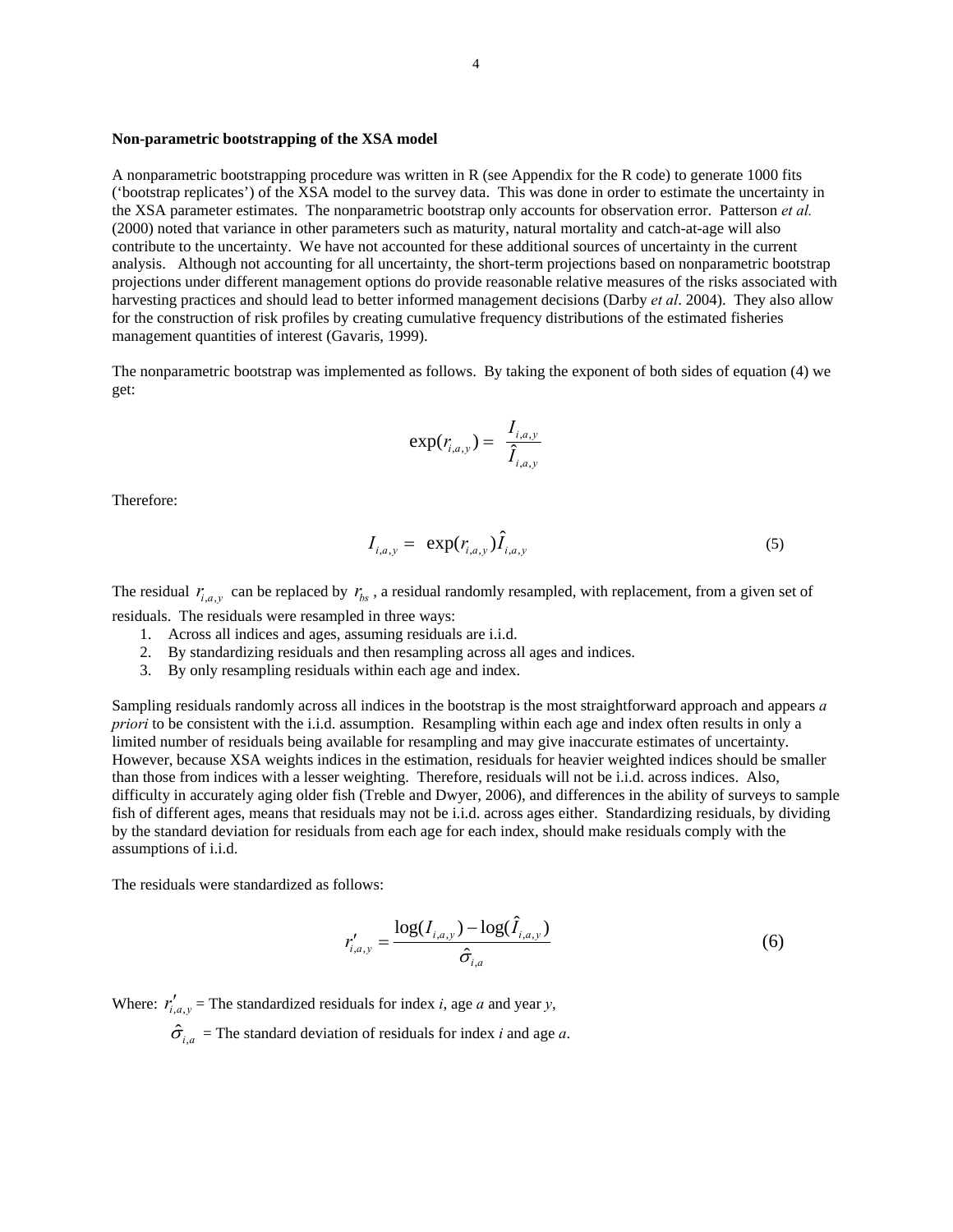The new pseudo-index values  $I'$  for each index type, age and year can be computed by adding these randomly selected residuals to each XSA predicted index value  $\hat{I}_{i,a,y}$ 

$$
I'_{i,a,y} = \exp(r_{bs})\hat{I}_{i,a,y} \tag{7}
$$

Or, in the case of the standardized residuals:

$$
I'_{i,a,y} = \exp(r'_{bs} \times \hat{\sigma}_{i,a}) \hat{I}_{i,a,y} \tag{8}
$$

Where:  $r'_{bs}$  is a randomly resampled residual.

The XSA model can then be re-fitted to the new survey pseudo-indices and the population size and fishing mortality parameters re-estimated.

#### **Measures of uncertainty**

Bootstrap standard error and percentile distributions of parameter estimates can be calculated for parameters from the set of new bootstrap XSAs and bias correction can be considered. Efron (1981) noted that a bootstrap sample size of 512 was more than sufficient for routine error analyses.

For a given parameter  $\theta$ , let *B* be a set of *n* bootstrap replicate estimates  $\theta^{BS}$ . The standard error of a sample of bootstrap estimates is equivalent to the standard deviation of the sample (Efron and Tibshirani, 1993):

$$
SE_B = \sqrt{\frac{\sum_{b=1}^{n} \left[ \theta_b^{BS} - \vec{\theta}^{BS} \right]^2}{n-1}}
$$
(9)

Where:

 $\vec{\theta}^{BS}$  = the mean of the bootstrap replicates,  $\theta^{BS}$ .

The bootstrap co-efficient of variation  $(CV_B)$  is calculated as follows:

$$
CV_B = \frac{SE_B}{\vec{\theta}^{BS}}
$$
 (10)

The bootstrap co-efficient of variation  $(CV_B)$  was calculated for the survivors at age in the terminal year and compared to the internal standard error from the original XSA, used as an estimate for CV in the stochastic projection done by Healey and Mahé (2006).

### **Detecting bias using bootstrap replicates**

Ideally, estimators will be unbiased. However, estimators of fisheries management quantities from stock assessment models may be biased as a result of the non-linearity in the models (Gavaris, 1999). When the bias is large this may indicate serious problems with the model formulation. Bootstrap techniques (Efron and Tibshirani, 1993) provide a method for examining bias in estimates. For a given parameter *θ*, let *B* be a set of *n* bootstrap replicate estimates  $\theta^{BS}$ . Then the bias of *B*, *bias<sub>B</sub>*, can be calculated as follows: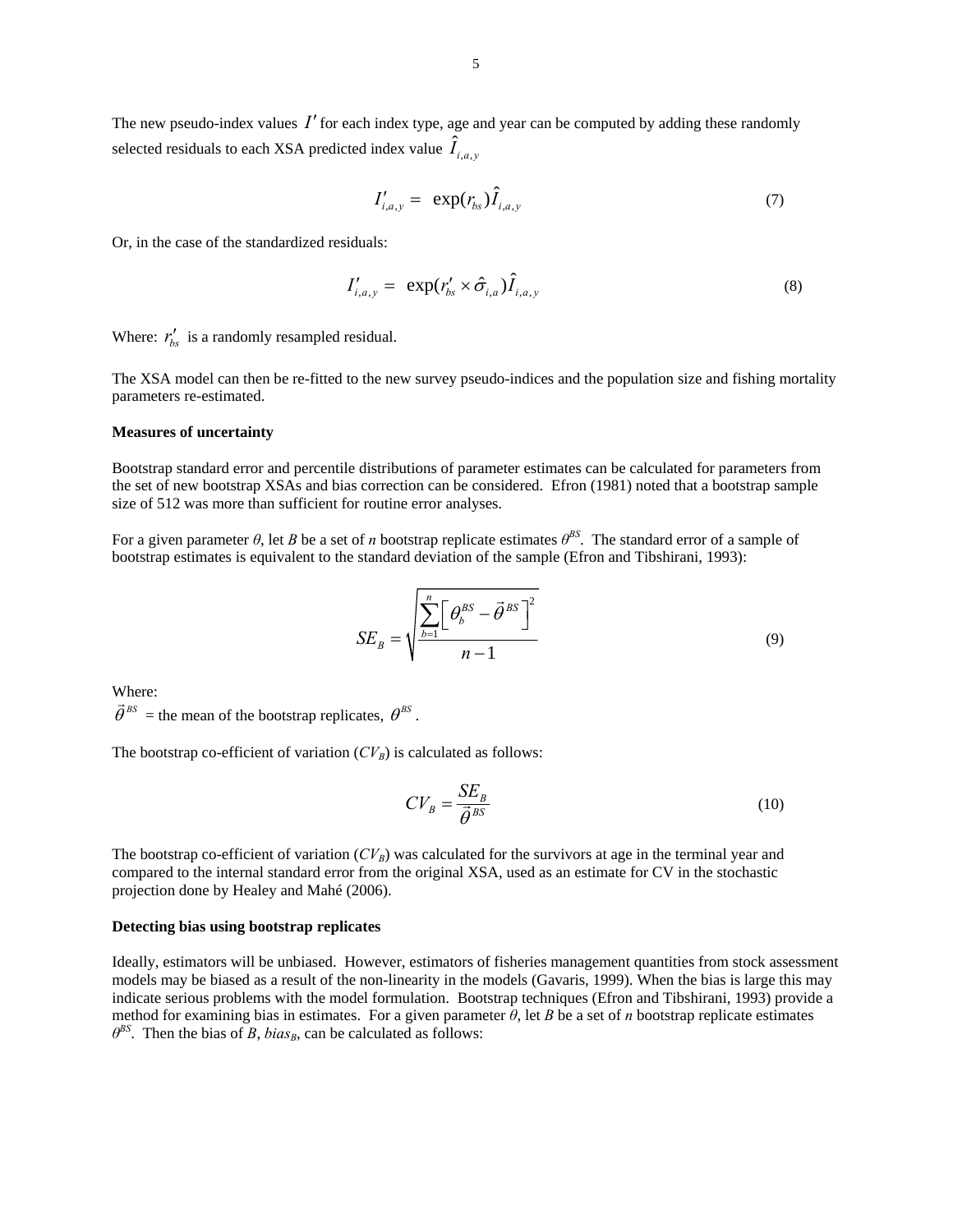$$
bias_B = \frac{\sum_{b=1}^{n} \theta_b^{BS} - \hat{\theta}}{n}
$$
\n(11)

In other words, the bias of *B* is the mean of the differences between each bootstrap estimate,  $\theta^{BS}$ , and  $\hat{\theta}$ , the best estimate of *θ*. Given that bootstrap distributions are skewed, due to fitting indices on a logarithmic scale in the XSA, one might think it best to compare the best estimate to the median rather than mean of the distribution. However computationally, comparing the best estimate with each bootstrap replicate individually and taking the mean of that difference as the bias (equation 10), a reasonable approach, is equivalent to comparing the mean of the distribution with the best estimate.

#### **Bootstrap bias correction**

When bias is detected in an estimated parameter, bias-correction is an issue for consideration. Efron and Tibshirani (1993) suggest that bias correction is not necessary if the bias is less than 25% of the bootstrap sample standard error, *SE*<sub>*i*</sub>. When the bias is large, it is not clear to us whether or not bias correction is appropriate since a large bias may indicate serious problems with the model formulation and bias correction would just cover up the problem. In such a case it may be more beneficial to reassess the original model for possible sources of error rather than correcting the substantial bias. However, in cases where bias is large but not too severe, it is assumed that bias correction will provide more accurate parameter estimates. We explored bias-correction methods for XSA point estimates and distributions of bootstrap replicates.

The idea behind using the bootstrap replicates to correct for bias is that for any given parameter, on average, the mean bootstrapped XSA will over- or underestimate the original XSA by the same amount that the original XSA over- or under-estimates reality. The formulation of the XSA model may result in the distribution of bootstrap replicates of a given parameter  $\theta$  being centered either to the low or high side of  $\hat{\theta}$ , the best estimate of  $\theta$  (i.e.  $\hat{\theta}$  is the estimate of *θ* derived by XSA from the original index values). The bootstrap replicates can therefore be used to calculate the bias of the XSA point estimates (equation 10), which can then be used to bias-correct them. The bias corrected estimate of  $\theta$ ,  $\overline{\theta}$ , is calculated as follows:

$$
\overline{\theta} = \hat{\theta} - bias_B \tag{12}
$$

The ratio of bias to standard error ( $bias_B/SE_B$ ) can then be calculated for all the estimated parameters and compared with the 25% criterion of Efron and Tibshirani (1993).

If a bias in the point estimate of a parameter is detected, then it implies that the bootstrap distribution is also biased. Given that the bootstrap mean over- or underestimates the best estimate by the same amount that the best estimate over- or underestimates reality, the bootstrap mean is twice as biased as the best estimate. Gavaris (1999) found that the most suitable method for producing non-biased distributions from bootstrap replicates was the bootstrap bias corrected percentile technique. First the percentile method is used to form an empirical cumulative frequency distribution:

$$
\hat{\Omega}(x) = P\{\hat{\eta} \le x\} = \frac{\#\{\hat{\eta}^b \le x\}}{B}
$$
\n(13)

Where:

 $\hat{\eta}$  = Quantity being estimated (e.g. number-at-age),  $\hat{\eta}^b$  = Bootstrap replicate of  $\hat{\eta}$ ,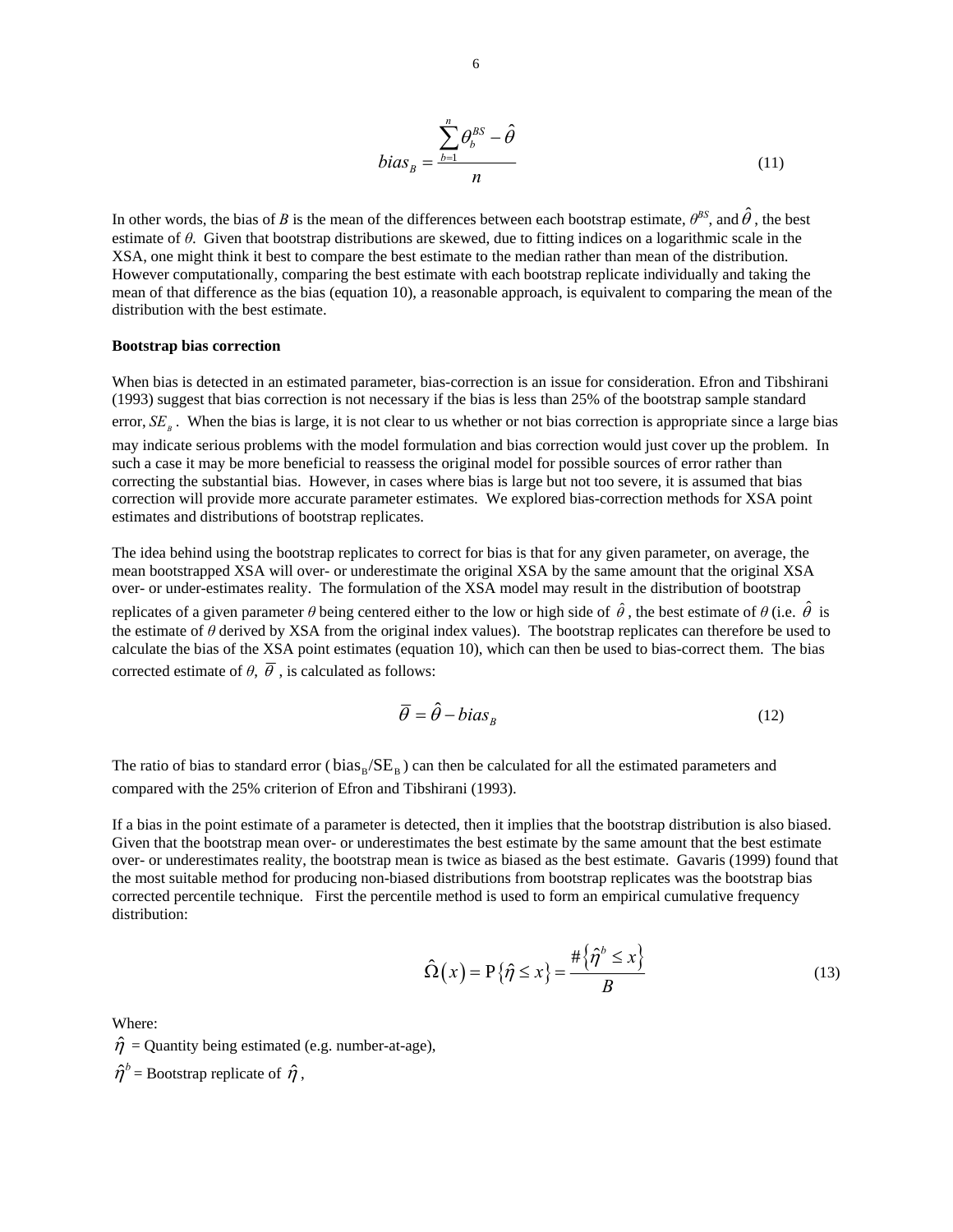$# \{\hat{\eta}^b \leq x\}$  = the number of bootstrap replicates less than or equal to *x*,  $B =$ Total number of bootstrap replicates.

This can be considered as a set of paired values  $(a, \hat{\eta}^b)$  where  $\hat{\eta}^b$  are the ordered bootstrap values and  $a$  are the respective probability levels equal to  $1/B$ ,  $2/B$ ,  $3/B$  ...  $B/B$ .

Using this cumulative frequency distribution, each bootstrap replicate,  $\hat{\eta}^b$ , is bias corrected,  $\vec{\eta}^b_{BC}$ , to produce a bias corrected bootstrap distribution:

$$
\vec{\eta}_{BC}^b = \hat{\Omega}^{-1} \left( \Phi \left( 2z_0 + z_\alpha \right) \right) \tag{14}
$$

Where:

 $\Phi$ ,  $\hat{\Omega}$  = Cumulative frequency distribution of the bootstrap distribution and a standard normal variate, respectively (i.e. the probability of a given critical value).

 $\Phi^{-1}$ ,  $\hat{\Omega}^{-1}$  = Inverse distribution functions (i.e. critical value corresponding to the specified probability level).

$$
z_{\alpha} = \Phi^{-1}(\alpha)
$$
 where  $\alpha$  is the probability level of a given bootstrap value,  $\hat{\eta}^b$   

$$
z_0 = \Phi^{-1}(\hat{\Omega}(\hat{\eta}))
$$

This last factor determines the bias. If median( $\hat{\eta}^b$ ) =  $\hat{\eta}$  then  $\hat{\Omega}(\hat{\eta})$ =0.5. Therefore  $z_0$ =0 and  $\vec{\eta}^b_{BC} = \hat{\eta}^b$ . i.e. no bias correction will occur.

### **Results and Discussion**

We found that XSA estimates using FLR are identical to those using the Lowestoft Assessment Suite, but that the standard errors and scaled weights of indices are different. This needs to be investigated further, but we assume that the Lowestoft suite estimates are correct and that the FLR code requires further attention. Our results are based on comparing bootstrap XSA estimates within FLR with those from the NAFO 2006 assessment made using the Lowestoft Suite. We do not use the FLR version of XSA estimates of standard errors.

In Table 2 we compare the XSA survivors at age for the start of 2006 with those obtained from the nonparametric bootstrap analysis. The means and the medians from the bootstrap distributions are close to the XSA point estimates for ages up to age 7. For ages 8 to 10 the XSA point estimates are lower than the bootstrap means and medians, but this is reversed for ages 11 to 14. For younger ages the CVs from the two methods are similar, but the bootstrap CV indicates substantially wider confidence intervals than those estimated by the XSA (based on internal SE) for ages 11 to 14.

We investigated whether these differences were related to shrinkage in some way by varying the permitted standard error of *F* when shrinking to mean *F* (Fse). In Table 3 we compare estimates with Fse = 0.5 (same as Table 2) and 1.0 (less shrinkage effect) based on 1000 runs. It is clear that changing the degree of shrinkage has a major effect on the point estimates, whereas the bootstrap estimates are relatively robust. With less shrinkage (higher Fse), the point estimates for ages 8-10 decrease whereas those for ages 11 to 14 increase. This sensitivity to shrinkage is of concern and needs to be investigated further.

Table 3 also provides the bias corrected estimates of survivors based on the bootstrap results. A negative biascorrected estimate for age 9 at the lower level of shrinkage (higher value of Fse) is clearly not feasible. Table 4 provides results for the same shrinkage comparison, but in this case for the 2006 estimates of 5+ biomass, 10+ biomass and average *F*. When aggregated across ages, impact of shrinkage is less evident because of the reversal of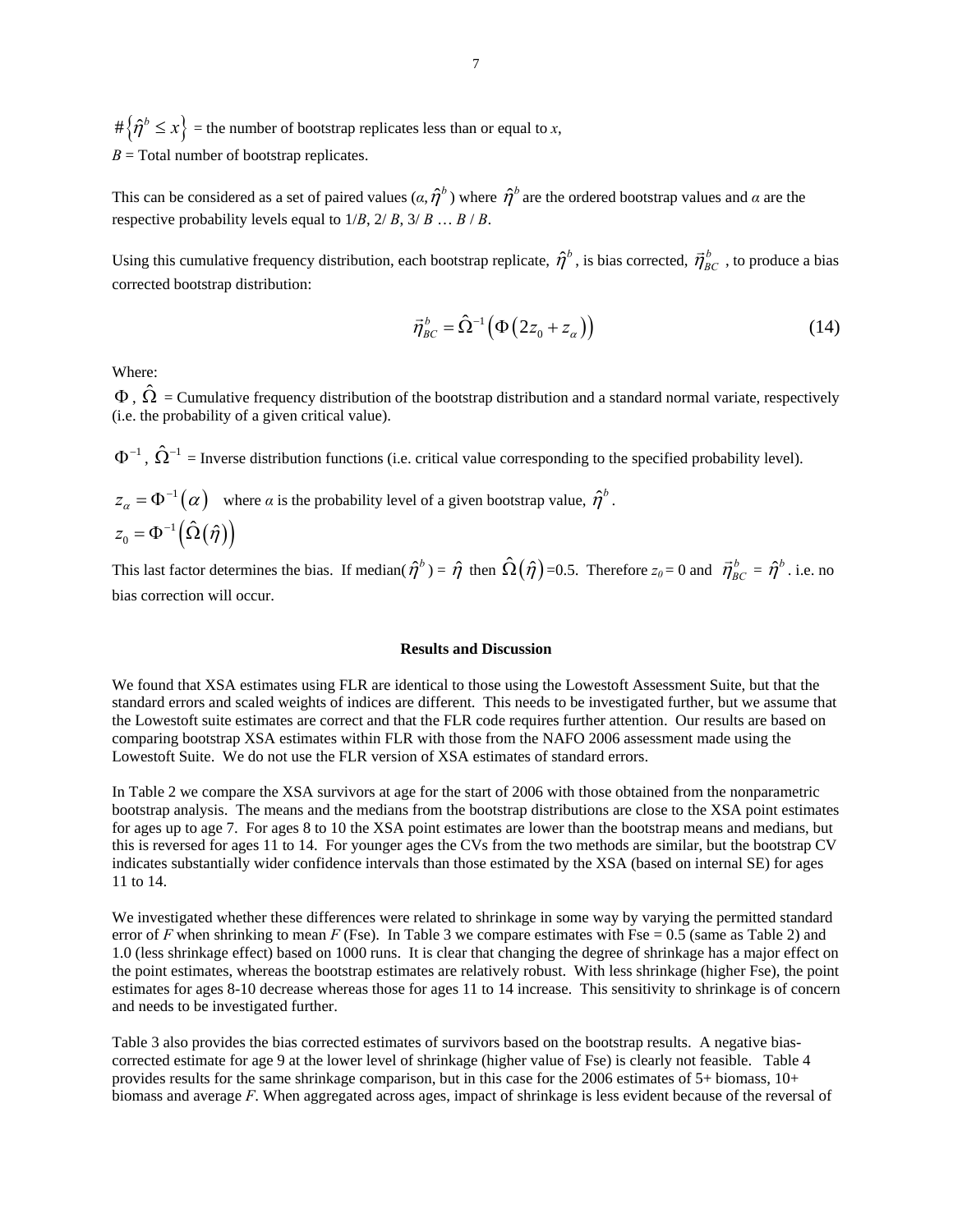effects on ages 8-10 vs. 11-14. Given the increase in the older, heavier ages with greater shrinkage, there is however a considerable increase in the 10+ biomass.

The difference between the bootstrap estimates and the XSA point estimates of exploitable (5+) biomass and 10+ biomass are illustrated in Figs. 3 and 4. For 5+ biomass the XSA point estimates are close to the median of the bootstrap estimates. For the 10+ biomass the XSA point estimates are also close to the median of the bootstrap distribution for the early 2000s, but by 2006 come to lie closer to the  $25<sup>th</sup>$  percentile. The confidence intervals for the 5+ biomass are relatively narrow compared to the 10+ biomass. The point estimates from XSA for numbers at age 1 (recruitment) are close to the median of the bootstrap distribution (Fig. 5). The confidence intervals are relatively wide, particularly for the period in the early 2000s. The XSA point estimates for average *F* fall above the  $95<sup>th</sup>$  percentile of the bootstrap estimates in 2005 (Fig. 6). The confidence intervals are relatively wide for the last two years.

In addition to the estimates of survivors and the resulting estimates of 5+ and 10+ biomass, it is interesting to compare the bootstrap estimates of fishing mortality reference points with those applied in the last assessment. In Fig. 7 the distribution of 200 bootstrap estimates of  $F_{0,1}$  and  $F_{\text{max}}$  are shown together with the point estimates. In this case it is only variability in partial recruitment (PR), averaged from the *F*s for the last three years in each bootstrap sample, that is influencing the calculations. It would appear that both the  $F_{0.1}$  and  $F_{\text{max}}$  point estimates used in the XSA are relatively high compared with the bootstrap distributions.

The CVs (measures of uncertainty) for survivors at age in 2006 from the bootstrap results for each of the different resampling methods are compared with the internal standard errors used by Healey and Mahé (2006) in Fig. 8. For almost all ages, resampling all residuals, without standardizing, leads to the highest CV. The patterns of CVs by age are very similar when residuals are resampled within ages and indices, or standardized residuals are resampled across ages and indices. CVs are lowest for the highly selected ages (5-10) and highest for the early ages and older fish (including the plus group). The internal standard errors from the XSA greatly underestimate CV for the older ages (>10) relative to the bootstrap estimates, most likely due to shrinkage used in the formulation of the model.

Survivors-at-age estimates are the primary output from the XSA, and other statistics such as 5+ and 10+ biomass are derived statistics. As can be seen in Table 3, bootstrap estimates of survivors at age overestimate the best estimate for younger ages and underestimate it for older ages. Statistics calculated across ages, such as 5+ biomass, could be misleading because errors could cancel when the age groups are amalgamated. In other words, the statistics represented in Table 4 and Figures 3, 4 and 6 combine biases from the different survivor at age estimates and negative and positive biases for different ages may cancel. Bias should be examined for the primary outputs of the XSA - the survivors at age. If bias correction is necessary, it should be done on survivors-at-age estimates before further statistics based on these are calculated.

The bias to standard error ratios for the bootstrap estimates of survivors at age are shown in Fig. 9.. It can be seen that there is little difference in either variation or bias between the different methods of resampling residuals. Bias is low up to and including age 7, but ages 8-10 have large positive bias and ages 11-14 have large negative bias. Ages 5-8 are heavily selected by the fishery. With the exception of age 8, these estimates have low bias. It would be a concern if there was a large bias for ages that make up the bulk of the population, as this could result in retrospective problems. This distinct pattern of bias by age needs to be examined more closely to determine exactly what the causes are.

The results of the bootstrap distribution bias correcting methods are illustrated in Fig. 10 for survivors on 1 January 2006 at three ages: age 4, age 9 and age 12. In relation to the standard error of the bootstrap distributions, the bias of the estimate for age 4 survivors was very low (0.15), while there was a large positive bias for age 9 survivors (1.40) and a large negative bias for age 12 survivors (-1.14). The bootstrap bias corrected percentile technique does not allow for the bias corrected bootstrap distribution to lie outside the range of the observed bootstrap distribution. This in itself appears to be reasonable, but given a large bias (and in particular a large positive bias), this can lead to distributions being highly constrained by either the lower or upper bounds of the bootstrap distribution (i.e. to pile up at the bound). This can clearly be seen in the case of age 9 survivors, where the range of the bias corrected distribution is extremely small as a result of most bias corrected bootstrap replicates being corrected to the minimum value of the distribution. Trying to correct such large biases using the bootstrap bias correction percentile technique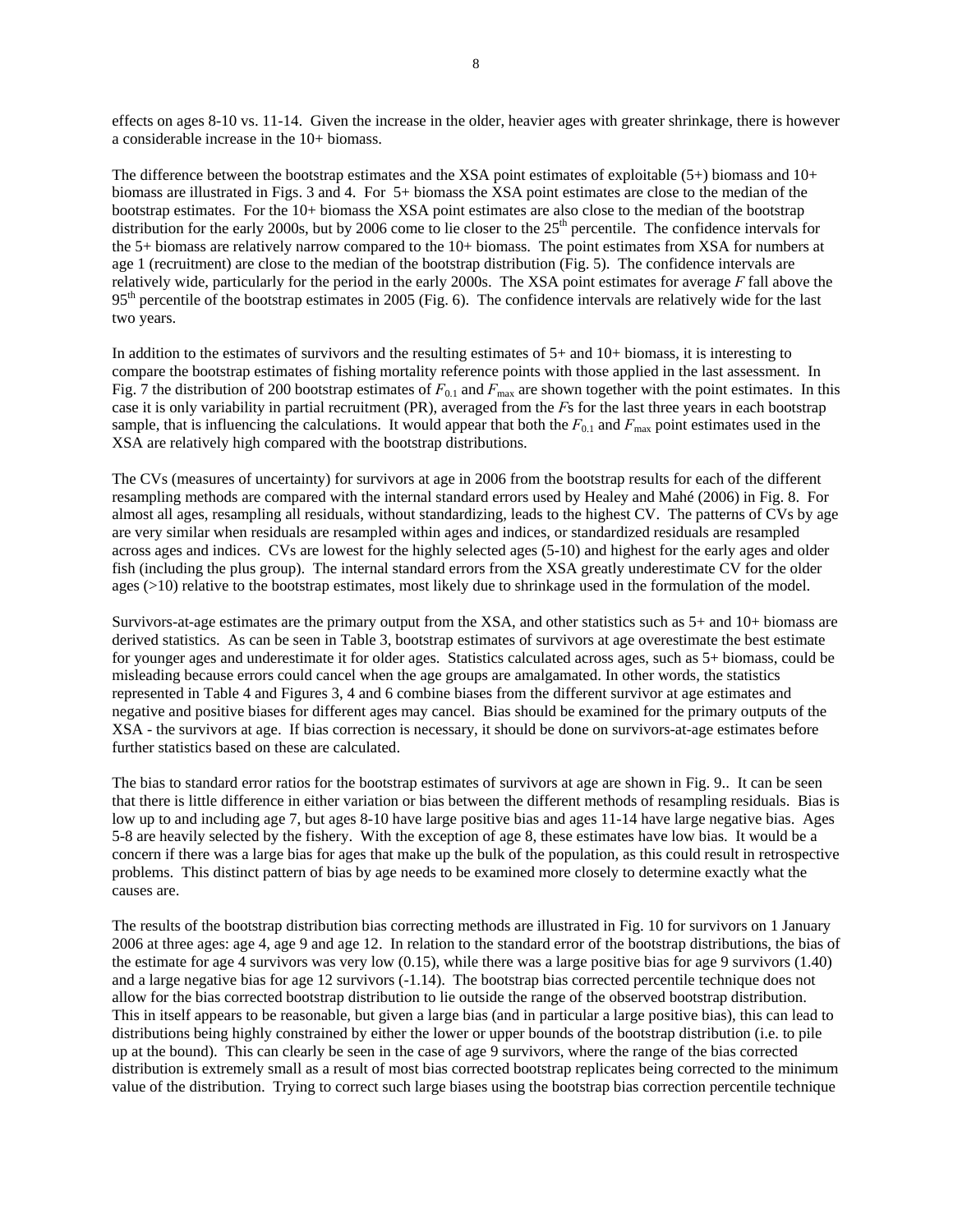would not seem to be appropriate and efforts should rather be focused on improving the efficiency of the estimator so that less bias-correction is required.

Both the EU 3M and the Canadian spring 3LMNO surveys appear to have cohort effects in their residuals in the 2006 XSA, while the Canadian Fall 2J3K survey has mainly year effects in the residuals (Fig. 11). Cohort effects in residuals indicate some misspecification in the XSA model. The bootstrap resampling of residuals mixes up the residuals from cohorts that have been consistently under-estimated or over-estimated with the residuals from other cohorts. It is therefore to be expected that a large bias will be apparent when comparing the XSA estimates of survivors from a cohort that has predominantly negative or positive residuals. The 1995 cohort (age 12 survivors on 1 January 2006) had predominantly positive residuals in both the EU and Canadian Spring surveys, leading to a large negative bias. Conversely, the 1998 cohort (age 9 survivors on 1 January 2006) had predominantly negative residuals, leading to a large positive bias. Low biases tend to result from cohorts that no strong patterns in the residuals (age 4 survivors on 1 January 2006). Large biases resulting from cohort patterns in the residuals point to a misspecification within the XSA model design as applied to this stock.

It was found that estimates of bias and variance were relatively robust to the way residuals were resampled in the bootstrap. We consider the approach of standardizing the residuals and them resampling from the complete set of residuals to be the most logical. It is assumed that by standardizing residuals they should conform to the i.i.d. assumptions and bootstrap methods should provide good estimates of error associated with XSA estimates. We think that the nonparametric bootstrap provides a more reasonable estimation of the CV of XSA estimates than the internal standard error from the XSA, especially at older ages where it appears the internal SEs from the XSA are affected by the shrinkage applied in the model. With regards to estimates for older ages, the nonparametric bootstrap is relatively robust shrinkage. There are notable concerns with the bias in the XSA estimates of survivors at age for the older (>7) ages. These biases are communicated into biased estimates of 5+, 10+ biomass, and consequently *F*.  $F_{0.1}$  and  $F_{\text{max}}$  reference points also appear to be biased.

Bias-correction of the bootstrap distribution using the bootstrap bias correction percentile technique poses some technical difficulties which were not able to overcome and which may be further indicative of problems in the XSA formulation for this stock. Bias could possibly be linked to cohort effects in the residuals of indices. Also, while the XSA does not converge without some shrinkage, if standard errors permitted around the estimate of *F* under shrinkage (Fse in the control group) is allowed to be larger, (i.e. less shrinkage) the bias is somewhat reduced. We would like to follow up on the possible causes of the bias through simulation testing on a known, simulated stock.

#### **Acknowledgements**

We thank Stratis Gavaris for correspondence on the appropriate methods for bootstrap bias corrected percentile methods. Brian Healey and Jean-Claude Mahé generously provided advice with respect to XSA as well as the output from the 2006 assessment. Carmen Fernandez provided advice on how to standardize residuals and then how to generate new indices using these standardized residuals. This research is funded by the International Governance program on straddling stocks by the Department of Fisheries and Oceans, Canada.

#### **References**

DARBY, C. D., W. R. BOWERING, and J.-C. MAHÉ. 2003. An Assessment of Stock Status of the Greenland Halibut Resource in NAFO Subarea 2 and Divisions 3KLMNO Based on Extended Survivors Analysis with Short and Medium-term projections of Future Stock Development. *NAFO SCR Doc*., No. 03/64, Ser. No. N4883.

DARBY, C. D., and S. FLATMAN. 1994. Virtual Population Analysis: Version 3.1 (Windows/Dos) user guide. *Info*. *Tech. Ser., MAFF Direct. Fish. Res., Lowestoft*, (1): 85 p.

DARBY, C. D., B.P. HEALEY, J.-C. MAHÉ and W. R. BOWERING. 2004. Greenland Halibut (*Reinhardtius hippoglossoides*) in Subarea 2 and Divisions 3KLMNO: an Assessment of Stock Status Based on Extended Survivors Analysis, ADAPT, and ASPIC Analyses, with Stochastic projections of Potential Stock Dynamics. *NAFO SCR Doc*., No. 04/55, Ser. No. N5008.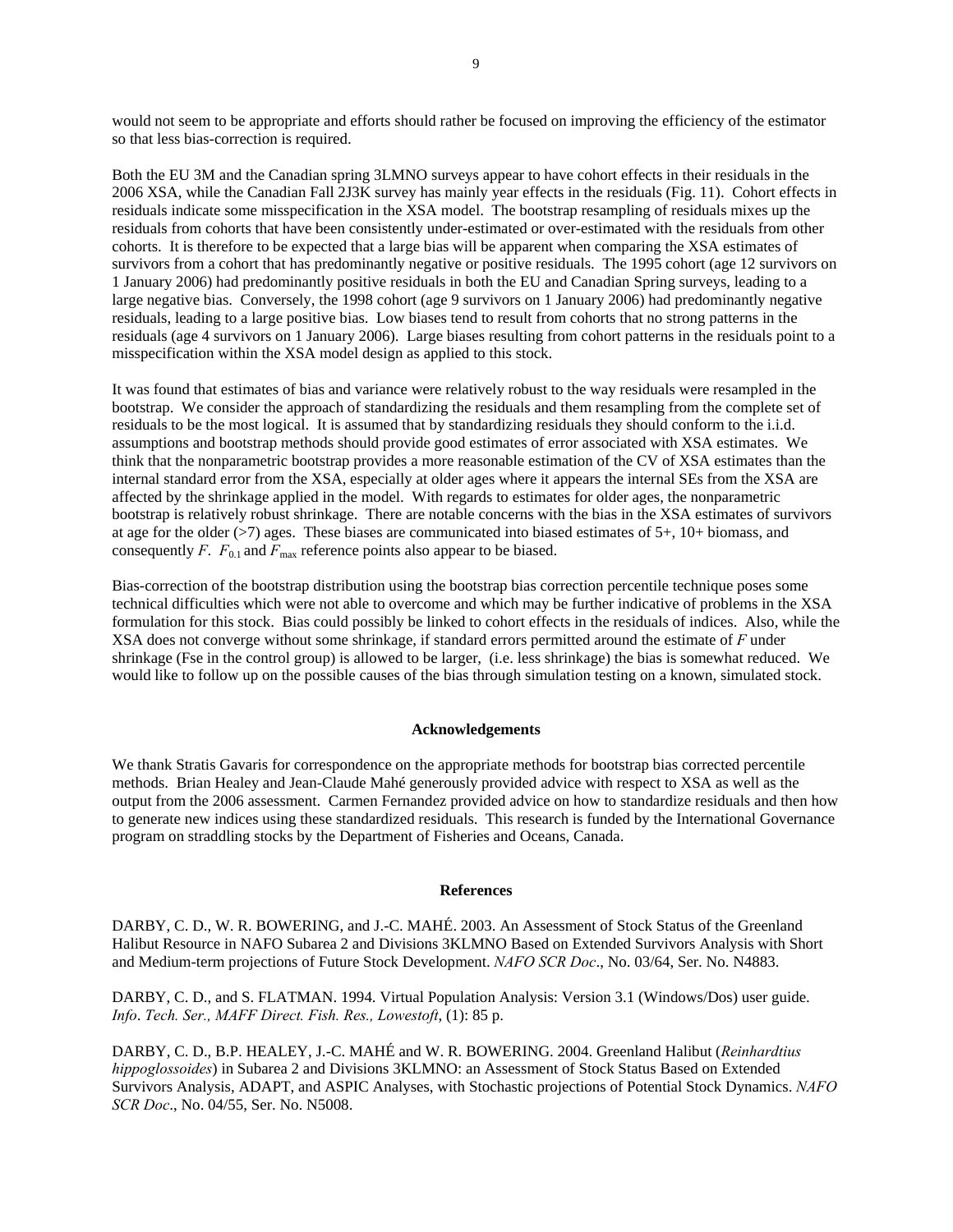EFRON, B. 1981. Nonparametric estimates of standard error: The jackknife, the bootstrap and other methods. *Biometrika*, **68**(3): 589-599.

EFRON, B. and R.J. TIBSHIRANI. 1993. An Introduction To The Bootstrap. Chapman & Hall. New York. 436pp.

GAVARIS, S. 1999. Dealing With Bias in Estimating Uncertainty and Risk. *Proceedings, 5th NMFS NSAW.* NOAA Tech. Memo. NMFS-F/SPO-40.

GONZÁLEZ TRONCOSO, D., J. M. CASAS, and F. SABORIDO-REY. 2006. Results from bottom trawl survey on Flemish Cap of July-August 2005. *NAFO SCR Doc*., No. 16, Ser. No. N5231.

HEALEY, B.P. and J.-C. MAHÉ. 2006. An Assessment of Greenland Halibut (*Reinhardtius hippoglossoides*) in NAFO Subarea 2 and Divisions 3KLMNO. *NAFO SCR Doc.,* No. 06/51, Ser. No. N5281.

HEALEY, B. P., K. S. DWYER, and D. MADDOCK PARSONS. 2006. Greenland halibut (*Reinhardtius hippoglossoides*) in NAFO Subarea 2 and Divisions 3LKMNO: stock trends based on annual Canadian research vessel survey results during 1978-2005. *NAFO SCR Doc.*, No. 06/34, Ser. No. N5257.

PATTERSON, K. R., R. M. COOK, C. D. DARBY, S. GAVARIS, B. MESNIL, A. E. PUNT, V. R. RESTREPO, D. W. SKAGEN, G. STEFANSSON, and M. SMITH. 2000. Validating three methods for making probability statements in fisheries forecasts. *ICES C.M. Doc*., No. 2000 V:06.

SHEPHERD, J. G. 1999. Extended survivors analysis: An improved method for the analysis of catch-at-age data and abundance indices *ICES J. Mar. Sci*., 56(5): 584-591.

TREBLE, M. A. and DWYER, K. S. 2006. Report of the Greenland Halibut (*Reinhardtius hippoglossoides*) Age Determination Workshop. *NAFO SCR Doc*., No. 06/49, Ser. No. N5276.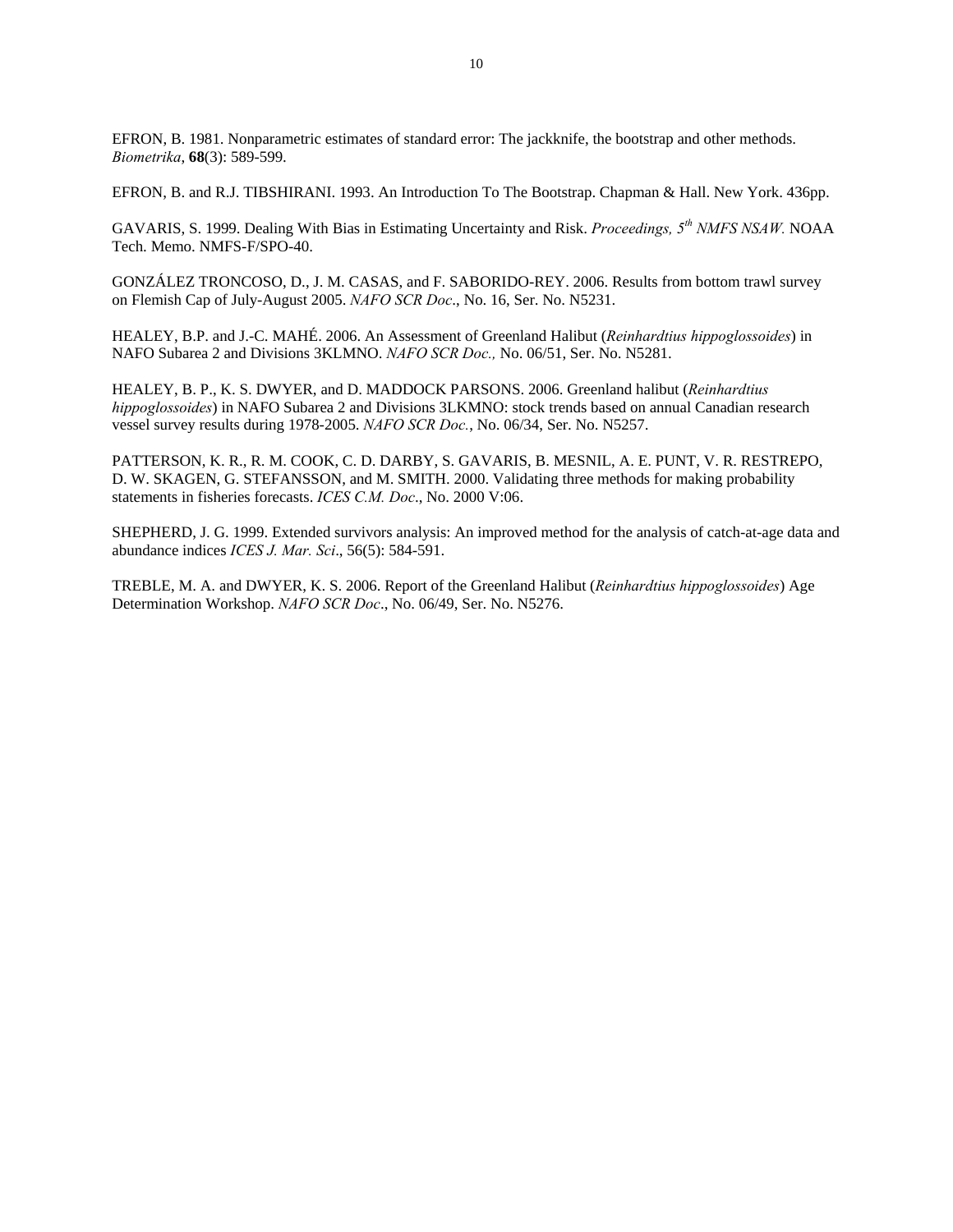| Argument | <b>Description</b>                                                                       | Value for G. Hal.<br>(2006 assess.) |
|----------|------------------------------------------------------------------------------------------|-------------------------------------|
| tol      | Convergence tolerance                                                                    | 1.00E-09                            |
| maxit    | Maximum number of iterations                                                             | 60                                  |
| min.nse  | Minimum value of SE permitted in estimate of N                                           | 0.5                                 |
| fse      | SE of F when shrinking to mean F<br>Oldest age for which two parameter model is used fro | 0.5                                 |
| rage     | catchability at age                                                                      | 0                                   |
| qage     | Age after which catchability is no longer estimated                                      | 11                                  |
| shk.n    | Shrinkage to mean N                                                                      | <b>TRUE</b>                         |
| shk.f    | Shrinkage to mean F                                                                      | <b>TRUE</b>                         |
| shk.yrs  | No. years for shrinkage of F for terminal year                                           | 5                                   |
| shk.ages | No. ages for shrinkage of F for terminal age                                             | 3                                   |
| window   | Time window to consider in model fitting                                                 | 100                                 |
| tsrange  | No. years to use in time series weighting                                                | 20                                  |
| tspower  | Power to be used in the time series weighting                                            | 0                                   |
| vpa      | VPA (T) or cohort analysis (F)                                                           | <b>FALSE</b>                        |

**Table 1**. XSA control group used to mimic the 2006 assessment of Greenland halibut.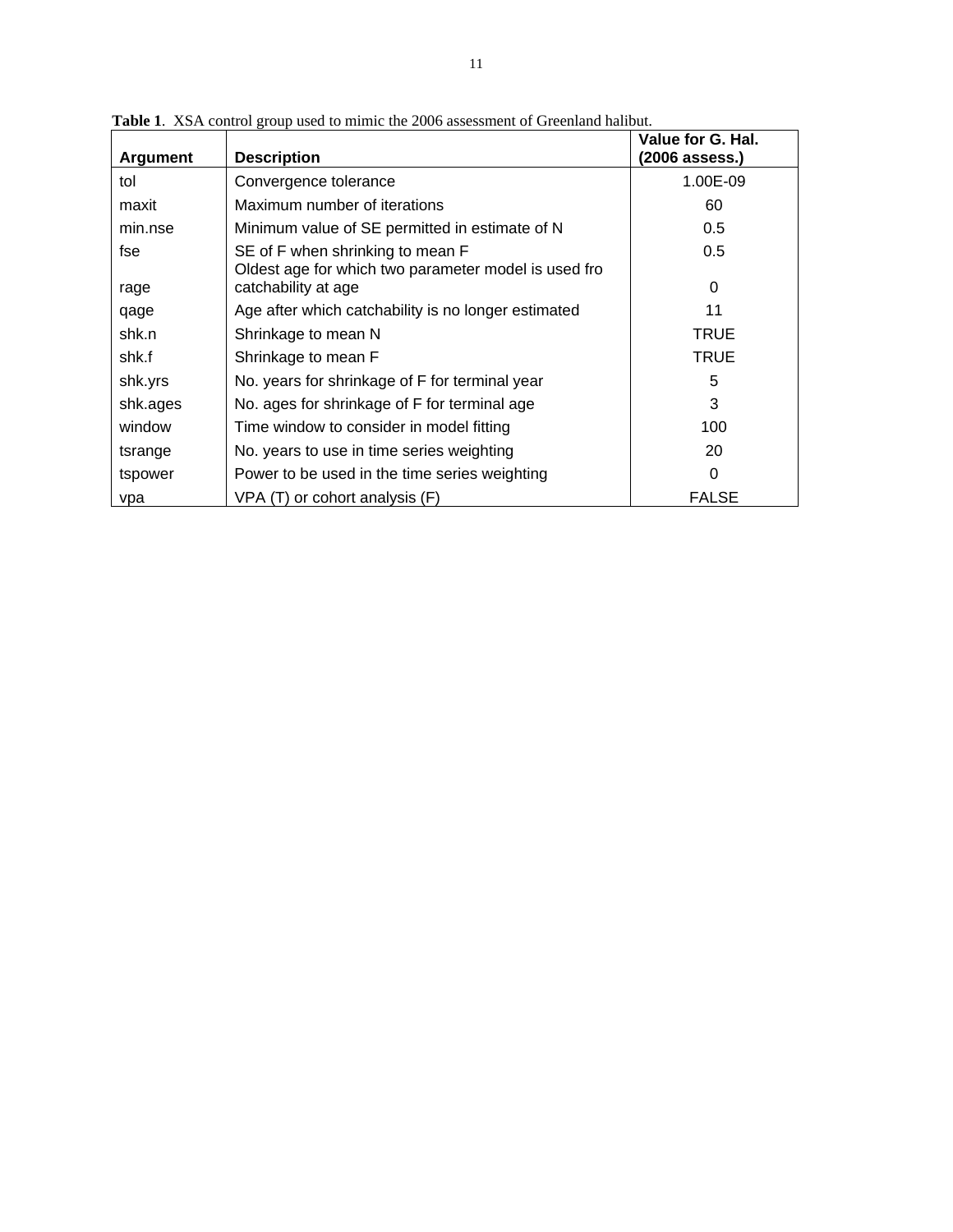|     | <b>XSA</b> |         | <b>Bootstrap Replicates</b> |           |           |       |       | <b>Bootstrap Replicate Percentiles</b> | Bootstrap Range |       |       |       |       |
|-----|------------|---------|-----------------------------|-----------|-----------|-------|-------|----------------------------------------|-----------------|-------|-------|-------|-------|
| Age | Estimate   | Int. SE | Mean                        | <b>SE</b> | <b>CV</b> | 5%    | 25%   | Median                                 | 75%             | 95%   | Min   | Max   | Range |
| 2   | 28548      | 0.32    | 30518                       | 9047      | 0.30      | 17737 | 24222 | 29458                                  | 35888           | 46327 | 11799 | 70998 | 59199 |
| 3   | 44456      | 0.24    | 45708                       | 10092     | 0.22      | 31387 | 38353 | 44933                                  | 51901           | 63559 | 24350 | 85124 | 60775 |
| 4   | 52583      | 0.20    | 53665                       | 9325      | 0.17      | 39269 | 47212 | 52956                                  | 59559           | 69674 | 31114 | 87472 | 56358 |
| 5   | 43964      | 0.16    | 43254                       | 5644      | 0.13      | 34344 | 39360 | 42966                                  | 47048           | 52648 | 25954 | 65196 | 39242 |
| 6   | 32586      | 0.14    | 31331                       | 3971      | 0.13      | 25122 | 28646 | 30980                                  | 33799           | 38433 | 20476 | 44185 | 23709 |
| 7   | 19952      | 0.13    | 19408                       | 2880      | 0.15      | 14851 | 17343 | 19329                                  | 21342           | 24196 | 11439 | 28850 | 17411 |
| 8   | 3570       | 0.16    | 4843                        | 989       | 0.20      | 3489  | 4120  | 4703                                   | 5377            | 6680  | 2814  | 9803  | 6989  |
| 9   | 1656       | 0.20    | 2448                        | 483       | 0.20      | 1804  | 2118  | 2377                                   | 2689            | 3324  | 1393  | 4400  | 3007  |
| 10  | 1244       | 0.20    | 1648                        | 363       | 0.22      | 1163  | 1387  | 1595                                   | 1858            | 2329  | 857   | 3229  | 2372  |
| 11  | 959        | 0.19    | 853                         | 198       | 0.23      | 570   | 698   | 833                                    | 981             | 1218  | 411   | 1768  | 1356  |
| 12  | 604        | 0.19    | 445                         | 131       | 0.29      | 281   | 348   | 426                                    | 521             | 695   | 211   | 1248  | 1037  |
| 13  | 223        | 0.20    | 188                         | 61        | 0.32      | 110   | 143   | 178                                    | 220             | 301   | 77    | 474   | 397   |
| 14  | 260        | 0.21    | 220                         | 78        | 0.36      | 126   | 165   | 204                                    | 257             | 368   | 82    | 626   | 544   |

**Table 2.** Survivors-at-age on 1 January 2006 as estimated by the XSA and 1000 bootstrap replicates of the XSA (standardized residuals resampled).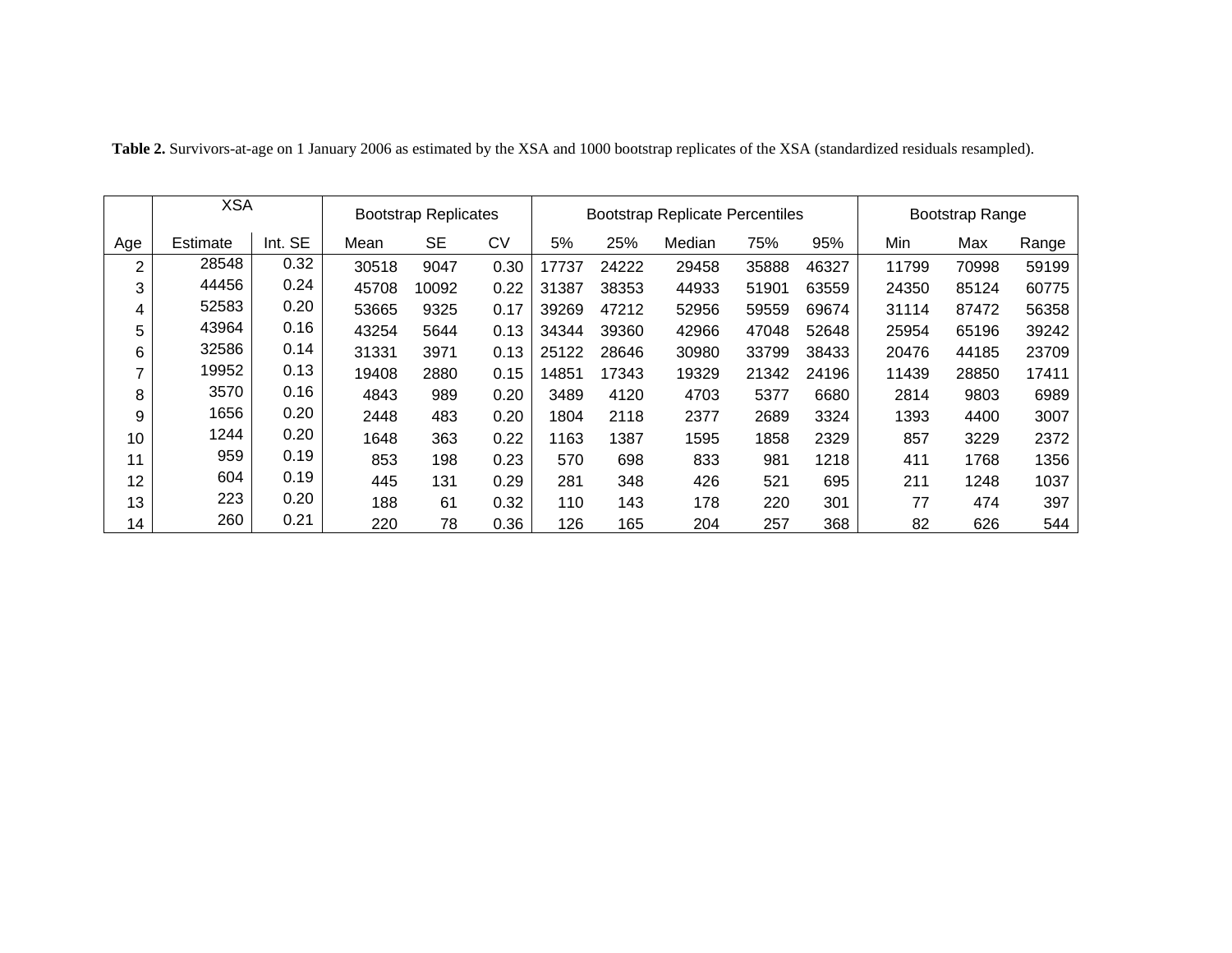Table 3. XSA estimates at two levels of shrinkage, Fse=0.5 as per the 2006 assessment and Fse=1 to implement less shrinkage. A no-shrinkage run was also attempted but the XSA does not converge and the estimated cannot be compared with runs in which shrinkage is applied. Standardized residuals were resampled for 1000 bootstrap estimates.

| $100 - 0.0$ (original $\lambda$ or $\eta$ |            |                  |                  |                  |                  |             |         |                       |
|-------------------------------------------|------------|------------------|------------------|------------------|------------------|-------------|---------|-----------------------|
| Survivors-at-                             | <b>XSA</b> | <b>Bootstrap</b> | <b>Bootstrap</b> | <b>Bootstrap</b> | <b>Bootstrap</b> |             |         | <b>Bias Corrected</b> |
| age in 2006                               | Estimate   | Mean             | Median           | <b>SE</b>        | CV               | <b>Bias</b> | Bias/SE | Estimate              |
| 2                                         | 28548      | 30518            | 29458            | 9047             | 0.30             | 1970        | 0.22    | 26578                 |
| 3                                         | 44456      | 45708            | 44933            | 10092            | 0.22             | 1252        | 0.12    | 43204                 |
| 4                                         | 52583      | 53665            | 52956            | 9325             | 0.17             | 1082        | 0.12    | 51501                 |
| 5                                         | 43964      | 43254            | 42966            | 5644             | 0.13             | $-710$      | $-0.13$ | 44674                 |
| 6                                         | 32586      | 31331            | 30980            | 3971             | 0.13             | $-1255$     | $-0.32$ | 33841                 |
|                                           | 19952      | 19408            | 19329            | 2880             | 0.15             | $-544$      | $-0.19$ | 20496                 |
| 8                                         | 3570       | 4843             | 4703             | 989              | 0.20             | 1274        | 1.29    | 2296                  |
| 9                                         | 1656       | 2448             | 2377             | 483              | 0.20             | 791         | 1.64    | 865                   |
| 10                                        | 1244       | 1648             | 1595             | 363              | 0.22             | 404         | 1.11    | 840                   |
| 11                                        | 959        | 853              | 833              | 198              | 0.23             | $-106$      | $-0.53$ | 1065                  |
| 12                                        | 604        | 445              | 426              | 131              | 0.29             | $-159$      | $-1.22$ | 763                   |
| 13                                        | 223        | 188              | 178              | 61               | 0.32             | $-36$       | $-0.58$ | 259                   |
| 14                                        | 260        | 220              | 204              | 78               | 0.36             | -40         | $-0.51$ | 300                   |

## $Fse = 0.5$  (original XSA)

| $Fse = 1.0$ (less shrinkage) |  |  |
|------------------------------|--|--|
|------------------------------|--|--|

| Survivors-at-age | <b>XSA</b> | <b>Bootstrap</b> | Bootstrap | Bootstrap | <b>Bootstrap</b> |             |         | <b>Bias Corrected</b> |
|------------------|------------|------------------|-----------|-----------|------------------|-------------|---------|-----------------------|
| in 2006          | Estimate   | Mean             | Median    | SE        | CV               | <b>Bias</b> | Bias/SE | Estimate              |
| 2                | 27635      | 30948            | 29746     | 10440     | 0.34             | 2399        | 0.23    | 25236                 |
| 3                | 43882      | 46427            | 45360     | 10323     | 0.22             | 1971        | 0.19    | 41911                 |
| 4                | 51990      | 53602            | 53014     | 9916      | 0.18             | 1019        | 0.10    | 50971                 |
| 5                | 44589      | 44516            | 43561     | 7264      | 0.16             | 552         | 0.08    | 44037                 |
| 6                | 34030      | 32778            | 32570     | 4720      | 0.14             | 192         | 0.04    | 33838                 |
| 7                | 20505      | 20272            | 20141     | 3564      | 0.18             | 320         | 0.09    | 20185                 |
| 8                | 1225       | 4470             | 4196      | 1648      | 0.37             | 900         | 0.55    | 325                   |
| 9                | 36         | 2341             | 2130      | 987       | 0.42             | 685         | 0.69    | $-649$                |
| 10               | 457        | 1611             | 1467      | 694       | 0.43             | 367         | 0.53    | 90                    |
| 11               | 1501       | 975              | 919       | 371       | 0.38             | 16          | 0.04    | 1485                  |
| 12               | 1275       | 553              | 522       | 233       | 0.42             | $-52$       | $-0.22$ | 1327                  |
| 13               | 455        | 205              | 193       | 97        | 0.47             | $-19$       | $-0.19$ | 474                   |
| 14               | 497        | 239              | 216       | 119       | 0.50             | $-21$       | $-0.17$ | 518                   |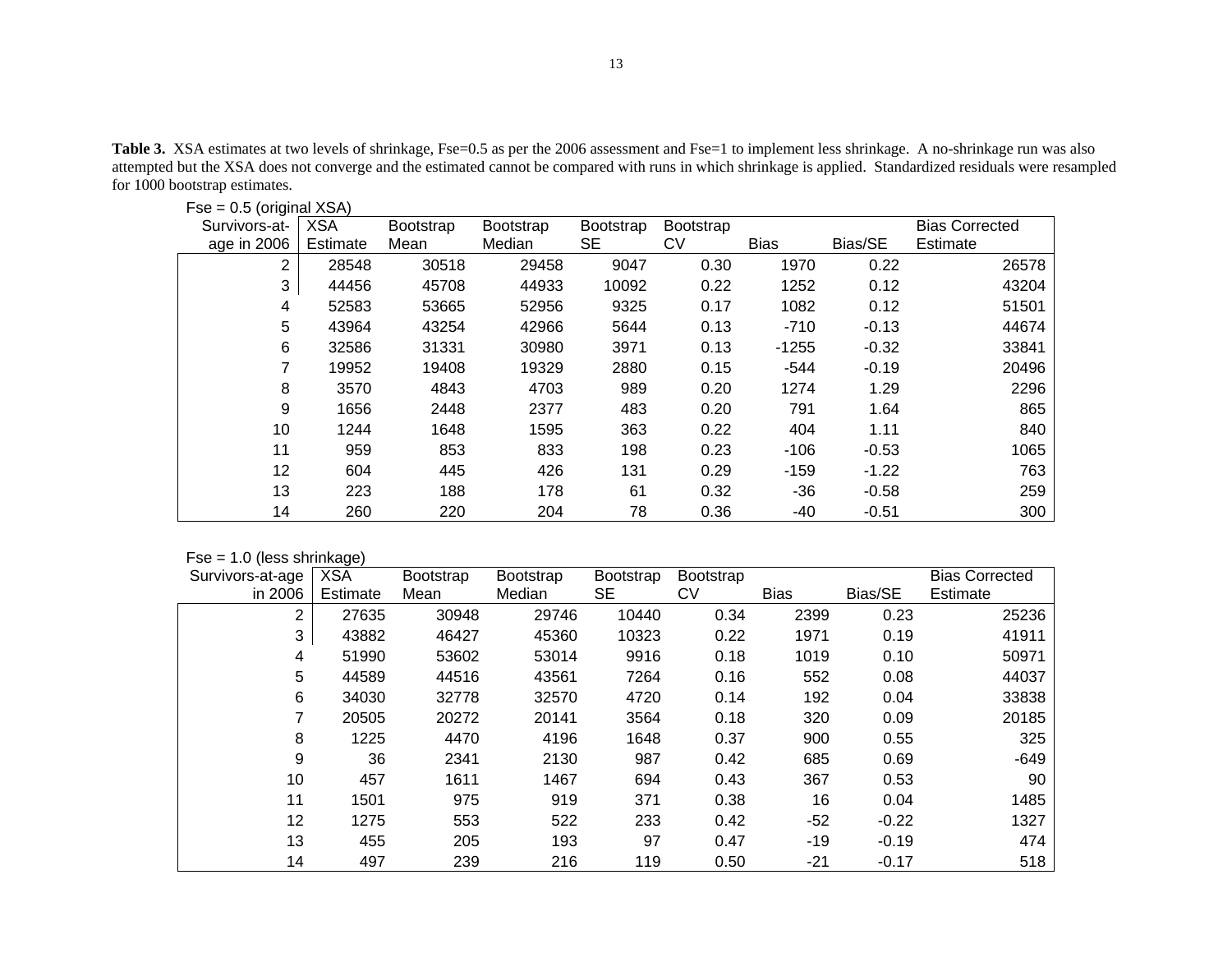| $Fse = 0.5$<br>(Original<br>XSA) | $n = 200$              |                            |                          |                        |                        |             |         |                                      |
|----------------------------------|------------------------|----------------------------|--------------------------|------------------------|------------------------|-------------|---------|--------------------------------------|
| 2006                             | <b>XSA</b><br>Estimate | <b>Bootstrap</b><br>Median | <b>Bootstrap</b><br>Mean | <b>Bootstrap</b><br>SЕ | <b>Bootstrap</b><br>CV | <b>Bias</b> | Bias/SE | <b>Bias</b><br>Corrected<br>Estimate |
| 5+Biomass                        | 68415                  | 69245                      | 69516                    | 5240                   | 0.08                   | 1101        | 0.21    | 67314                                |
| 10+Biomass                       | 9773                   | 9225                       | 9436                     | 1602                   | 0.17                   | -337        | $-0.21$ | 10110                                |
| F                                | 0.63                   | 0.55                       | 0.55                     | 0.04                   | 0.07                   | $-0.08$     | $-2.06$ | 0.71                                 |

**Table 4.** Comparison of point estimates from the XSA under two levels of shrinkage with the nonparametric bootstrap estimates.

# $Fse = 1$

(Less shrinkage) n = 200

| 2006       | <b>XSA</b><br>Estimate | <b>Bootstrap</b><br>Median | <b>Bootstrap</b><br>Mean | <b>Bootstrap</b><br>SЕ | <b>Bootstrap</b><br>CV | Bias    | Bias/SE | <b>Bias</b><br>Corrected<br>Estimate |
|------------|------------------------|----------------------------|--------------------------|------------------------|------------------------|---------|---------|--------------------------------------|
| 5+Biomass  | 70786                  | 71549                      | 71691                    | 7421                   | 0.10                   | 905     | 0.12    | 69880                                |
| 10+Biomass | 12527                  | 10081                      | 10237                    | 2561                   | 0.25                   | $-2290$ | $-0.89$ | 14817                                |
|            | 0.74                   | 0.58                       | 0.58                     | 0.08                   | 0.13                   | $-0.16$ | $-2.05$ | 0.89                                 |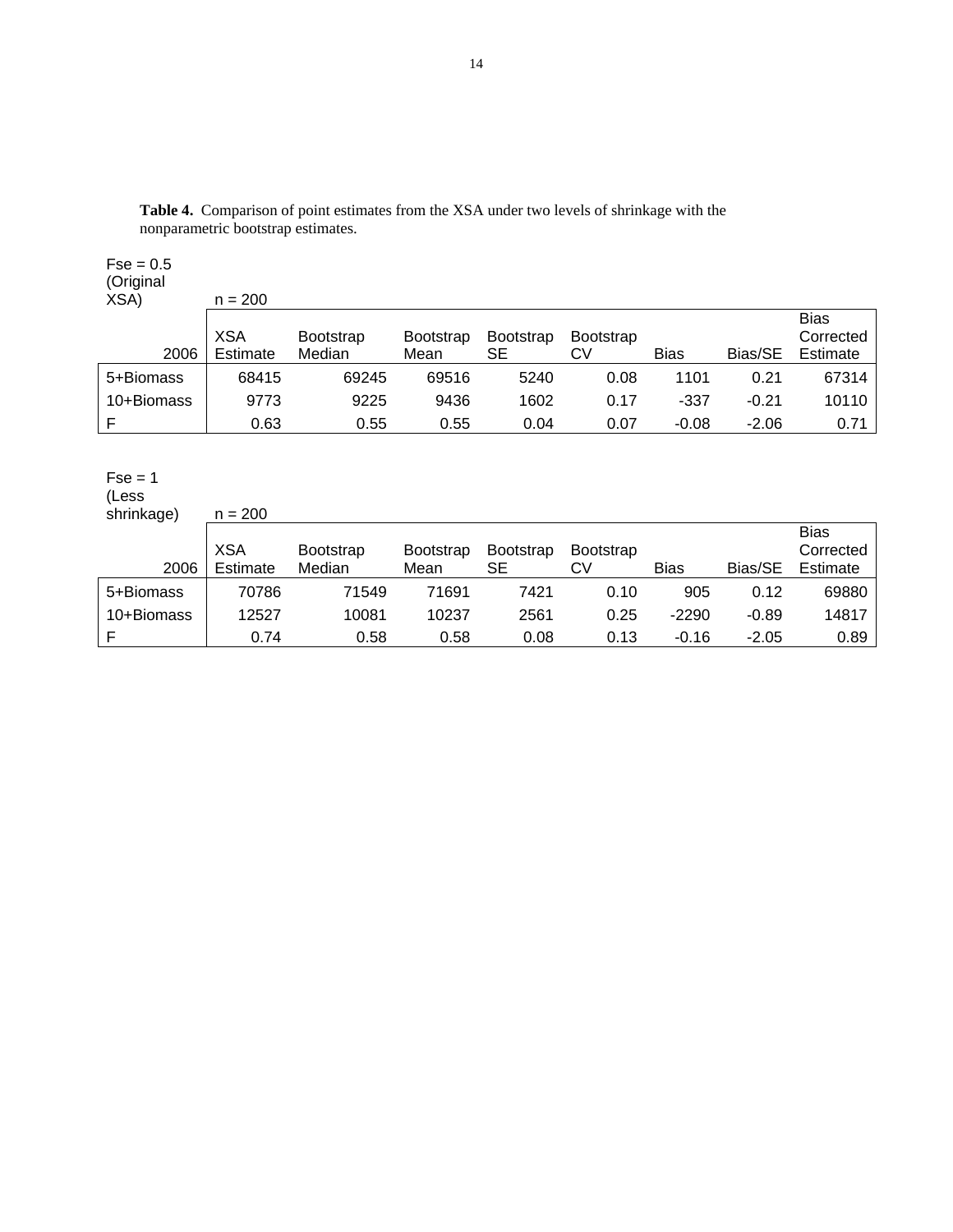

**Fig. 1** Frequency distribution for the log catchability residuals for each tuning index from XSA applied to the 2006 data for Greenland halibut.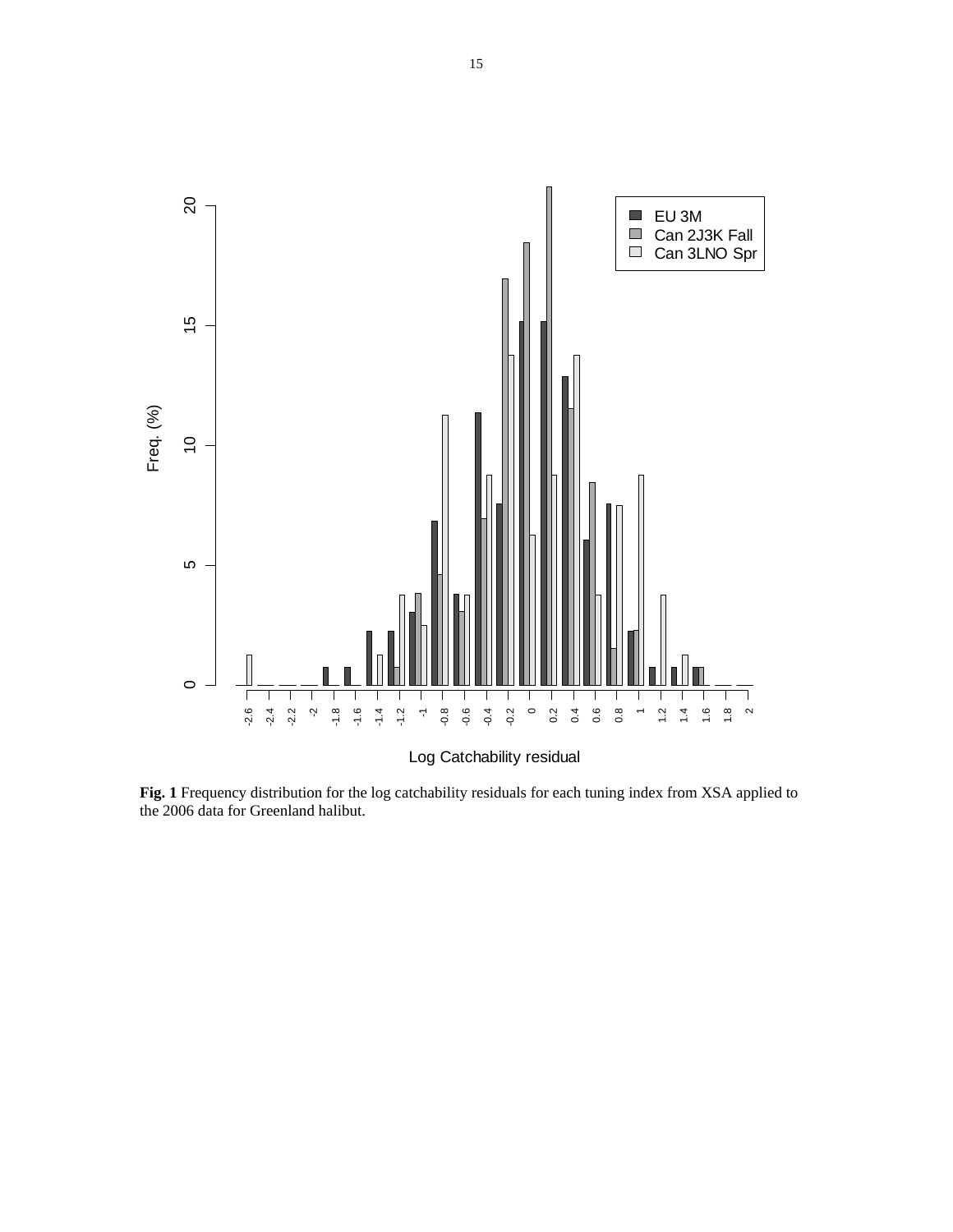

**Fig. 2.** Box-and-whisker plot of the distributions of the log catchability residuals for each age from XSA applied to the 2006 data for Greenland halibut. The box indicates the inter-quartile range and the whiskers extend to the furthest point within 1.5\*the box range. Distributions do not differ significantly if the notches in the side of the boxes overlap. Outliers are marked. The width of the boxes is relative to the number of observations.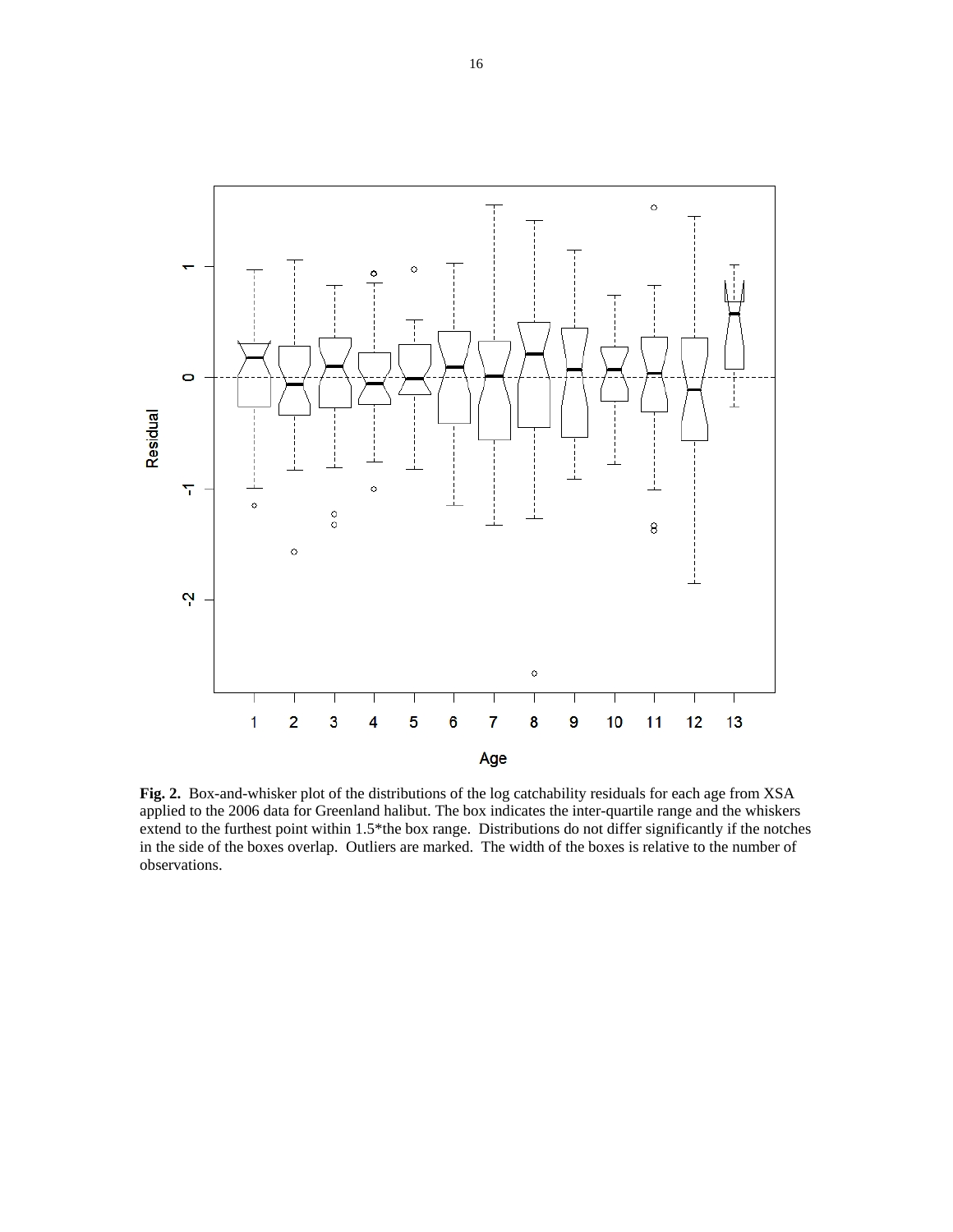

**Fig. 3.** Comparison of the bootstrap percentiles with the 2006 XSA point estimates for exploitable (5+) biomass.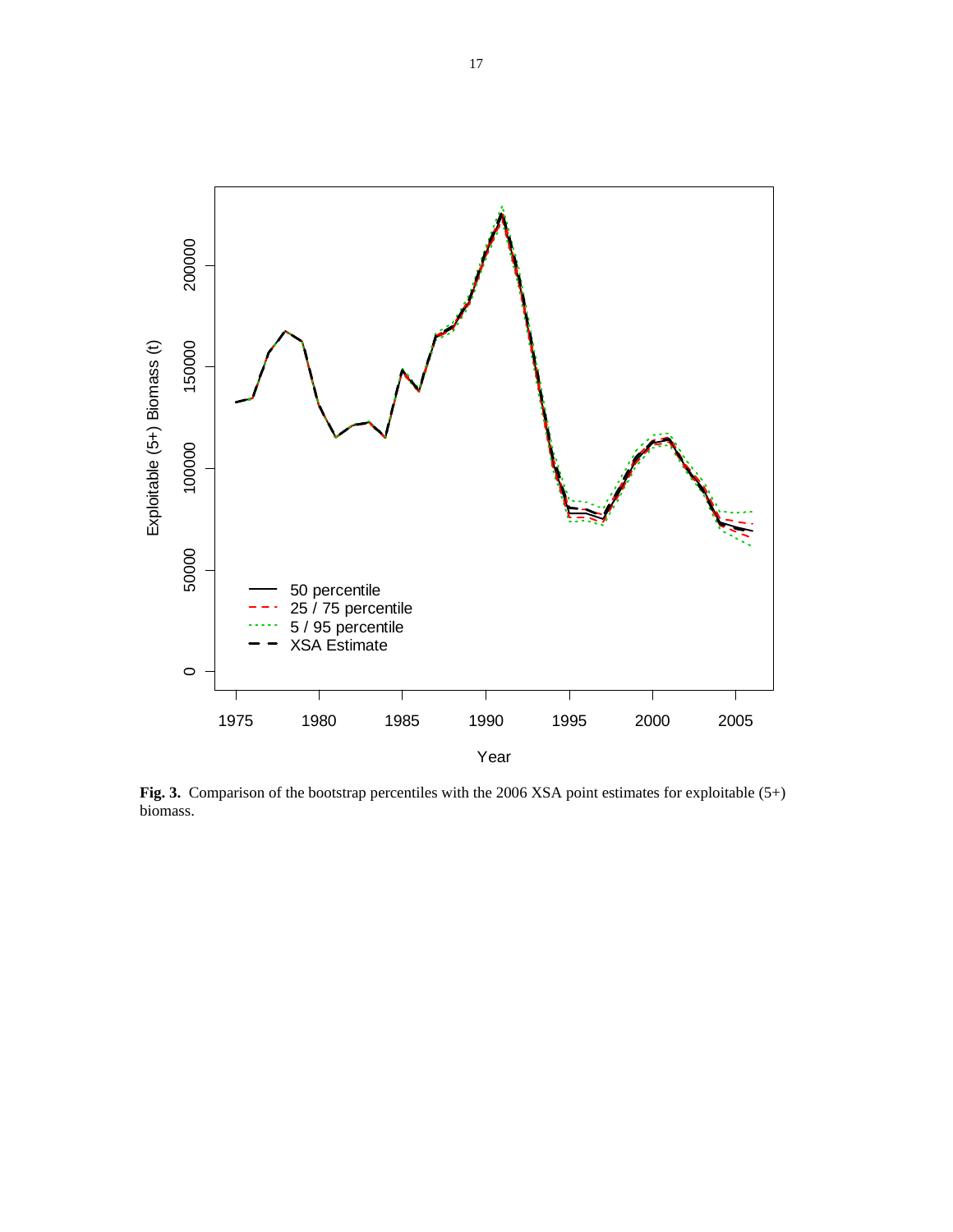

**Fig. 4.** Comparison of the bootstrap percentiles with the 2006 XSA point estimates for 10+ biomass.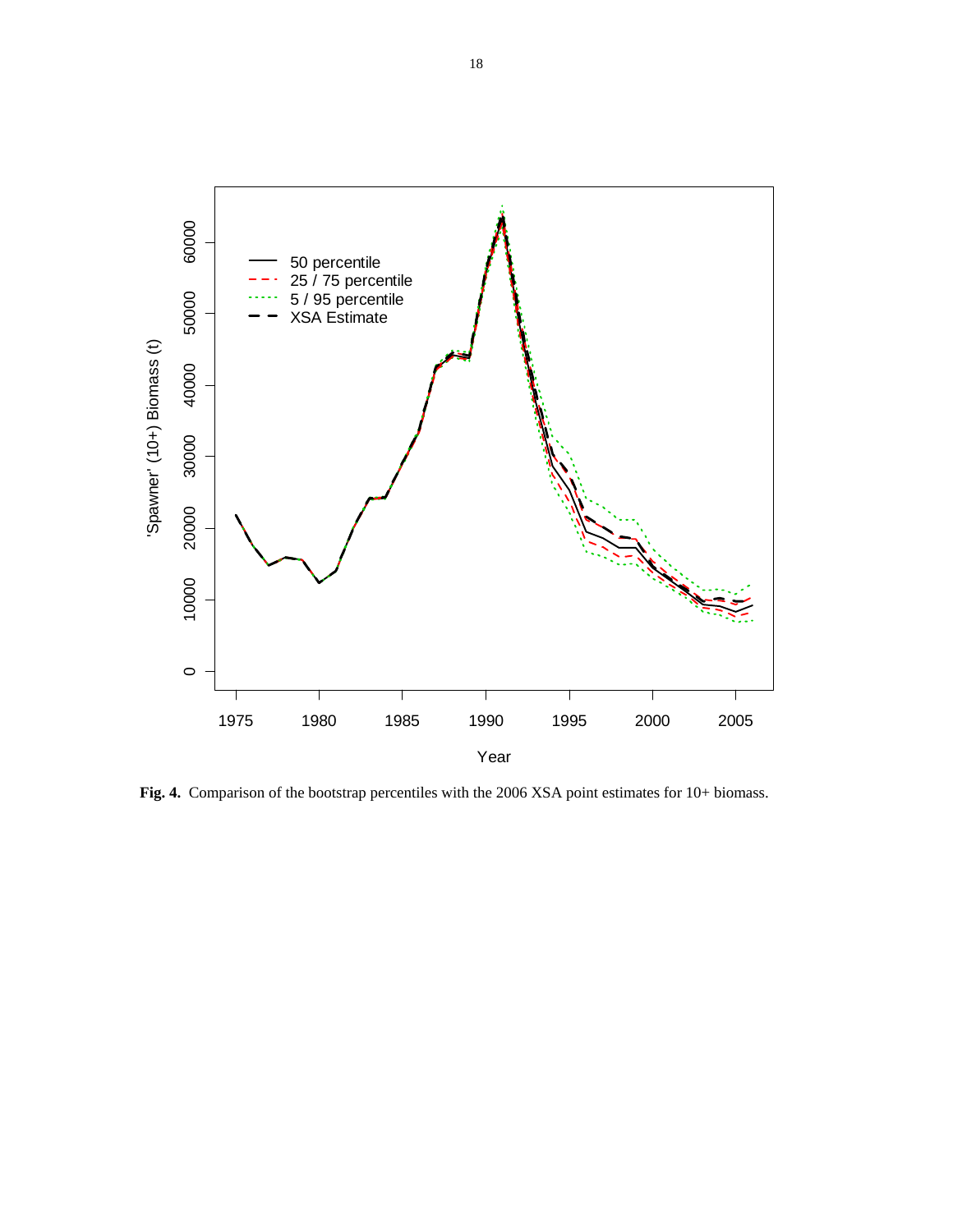

**Fig. 5.** Comparison of the bootstrap percentiles with the 2006 XSA point estimates for recruitment (age 1).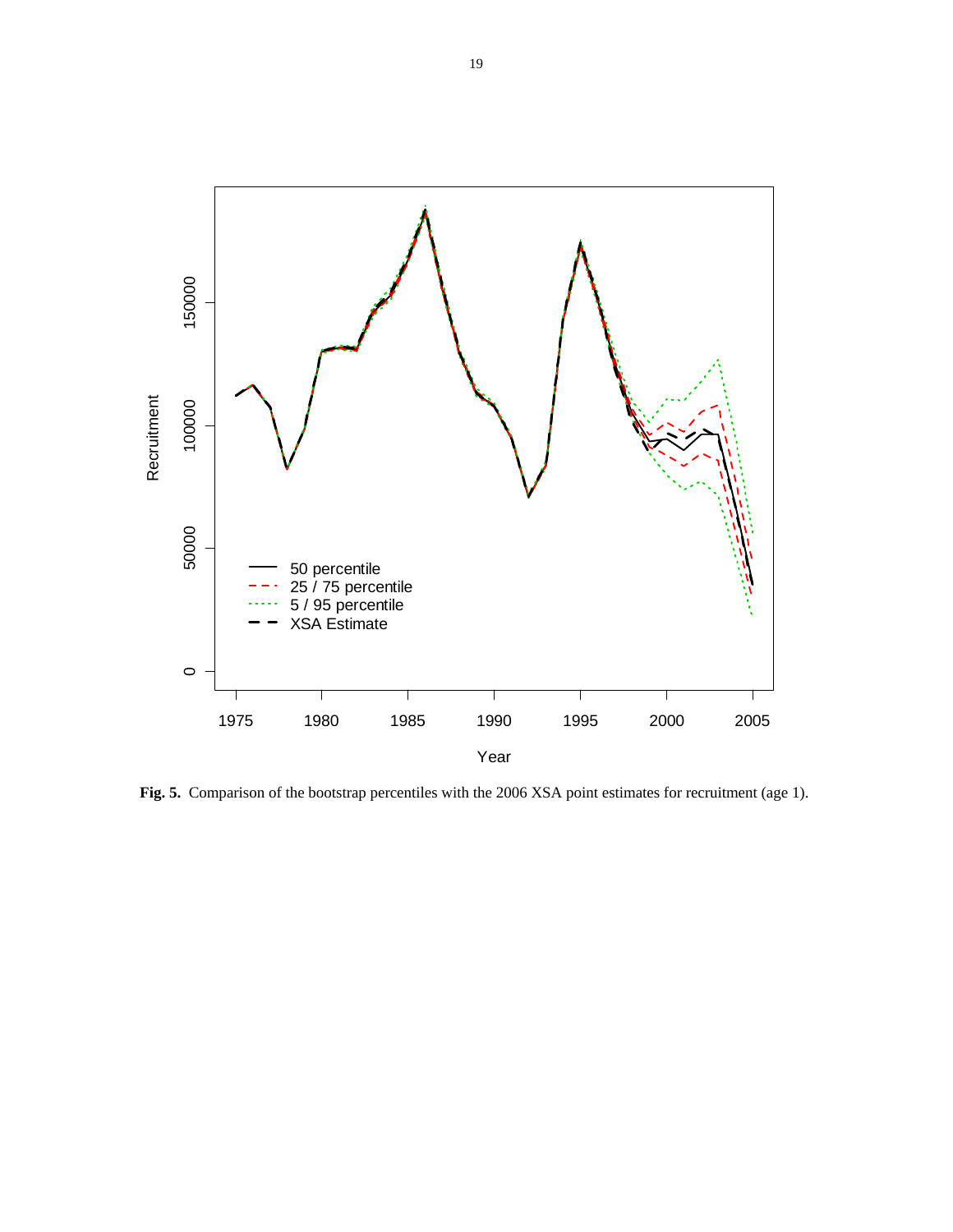

 **Fig. 6.** Comparison of the bootstrap percentiles with the 2006 XSA point estimates for mean *F* (ages 5 to 10).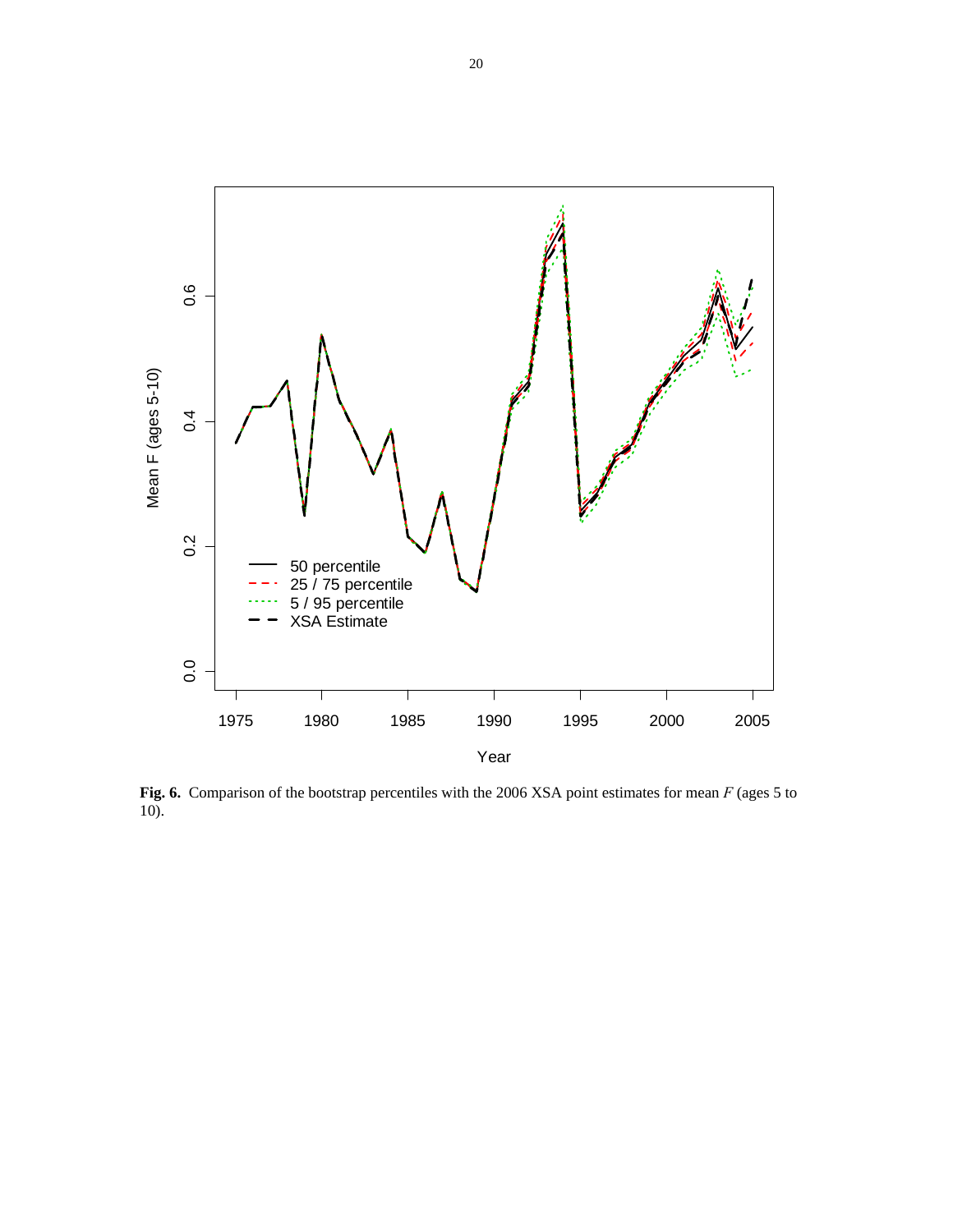

**Fig. 7.** Bootstrap frequency distribution of estimates of  $F_{0.1}$  and  $F_{\text{max}}$  from 200 replicates. The vertical broken lines show the location of the 2006 XSA point estimates.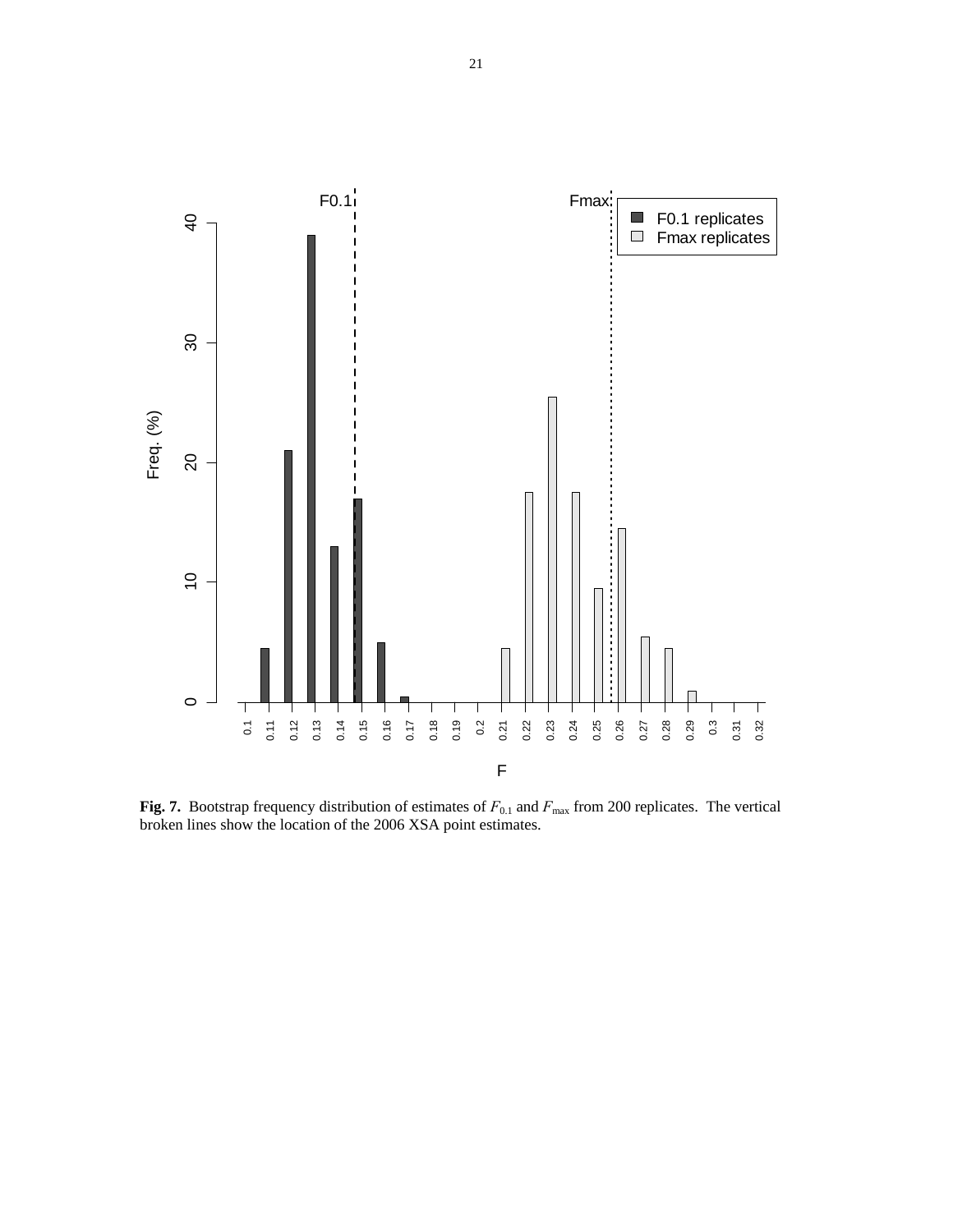

**Fig. 8**. Comparison of bootstrap coefficients of variation and internal standard errors (used in the stochastic projections of Healey and Mahé 2006)) for the survivors-at-age in 2006 (the terminal year).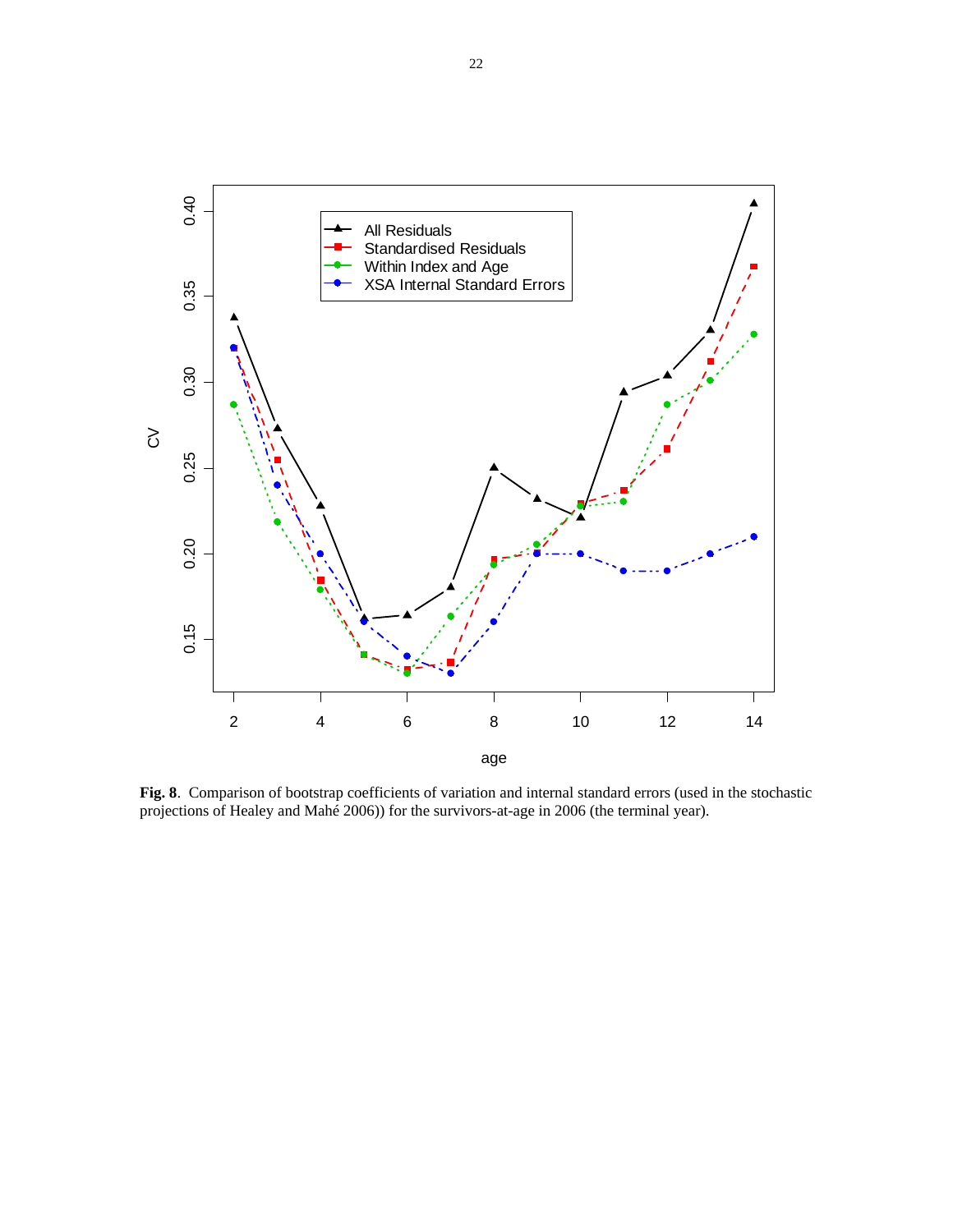

**Fig. 9.** Bias to standard error ratios for the bootstrap estimates of survivors at age using three different methods of resampling residuals.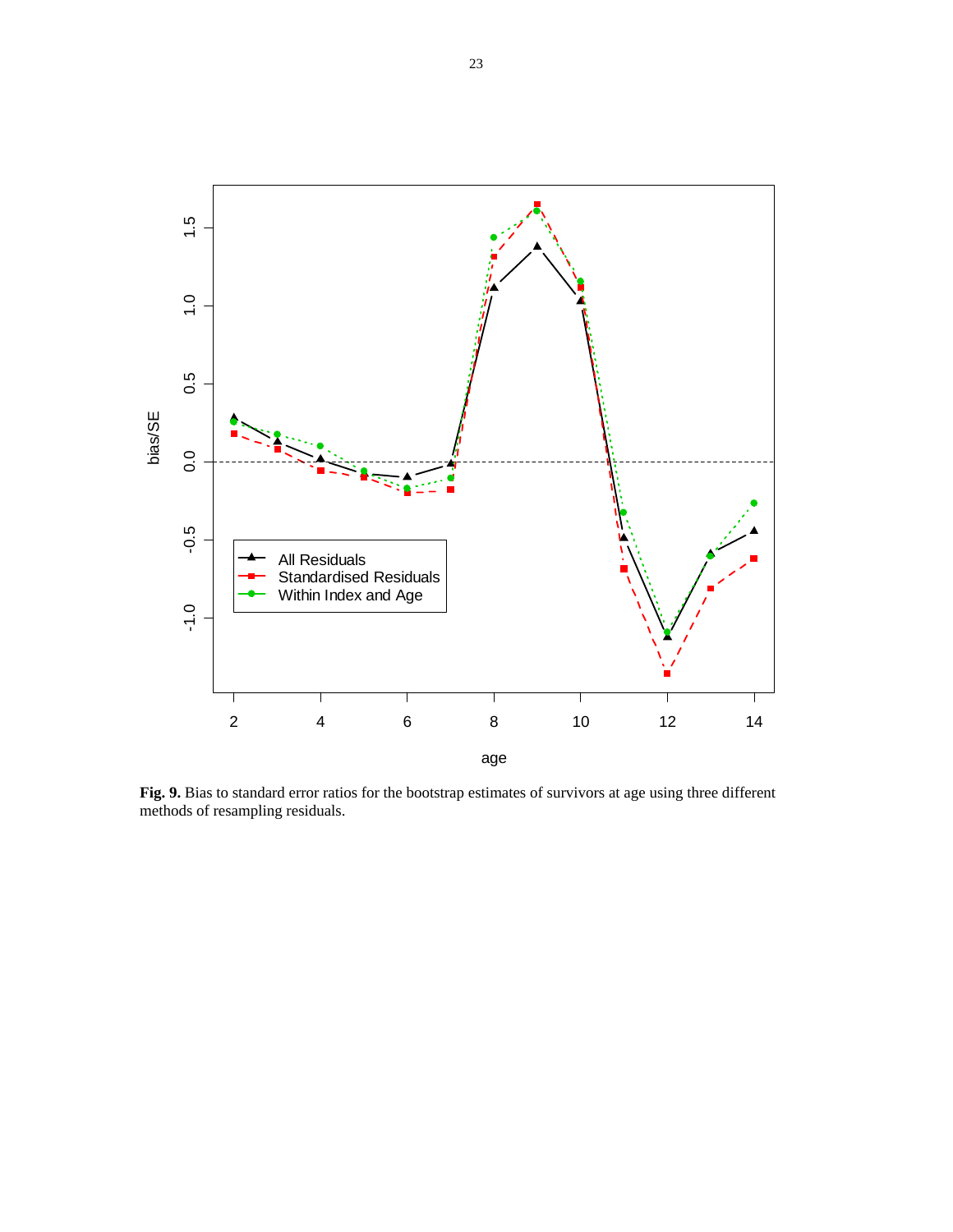

Age 12 survivors (XSA estimate = 604)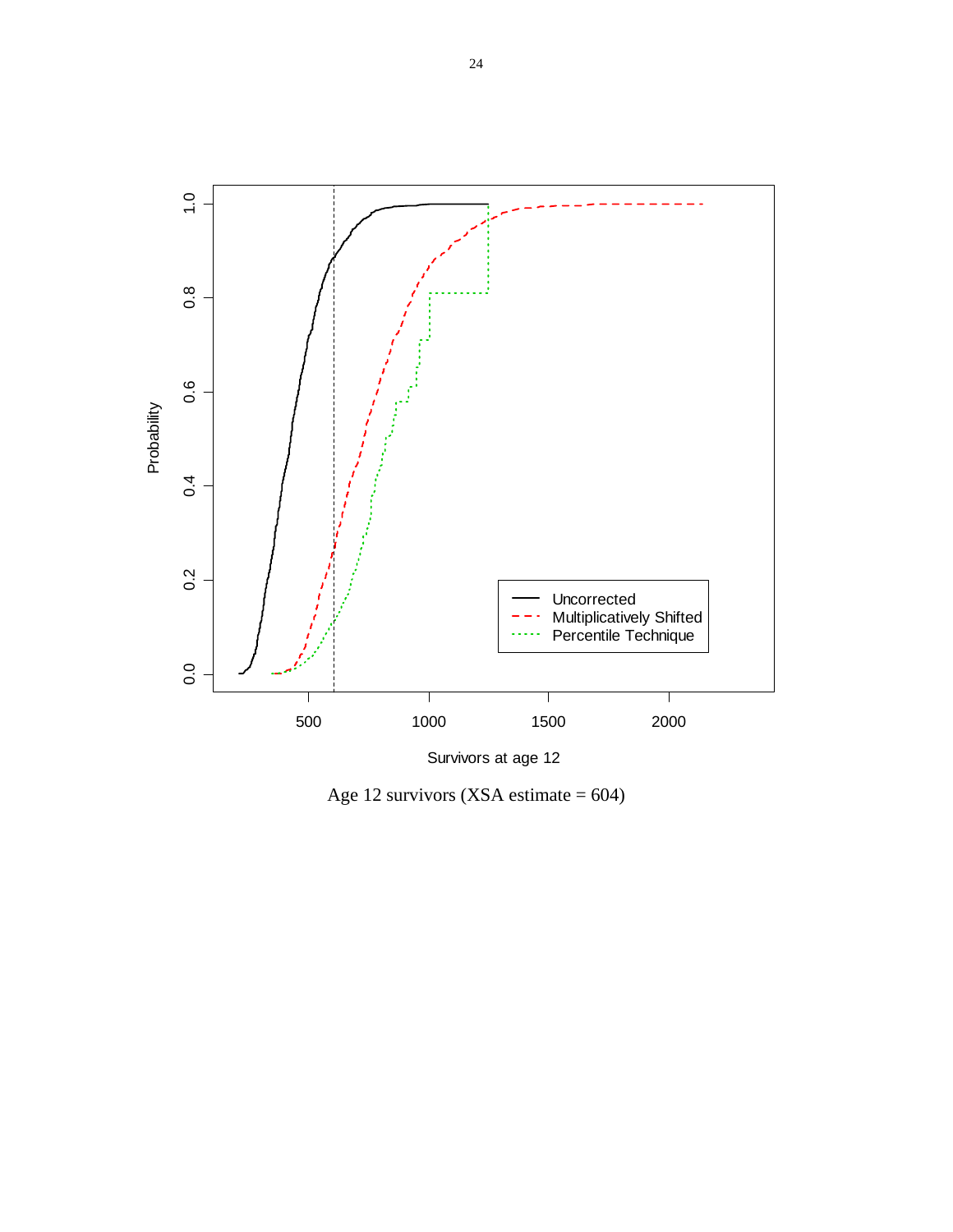

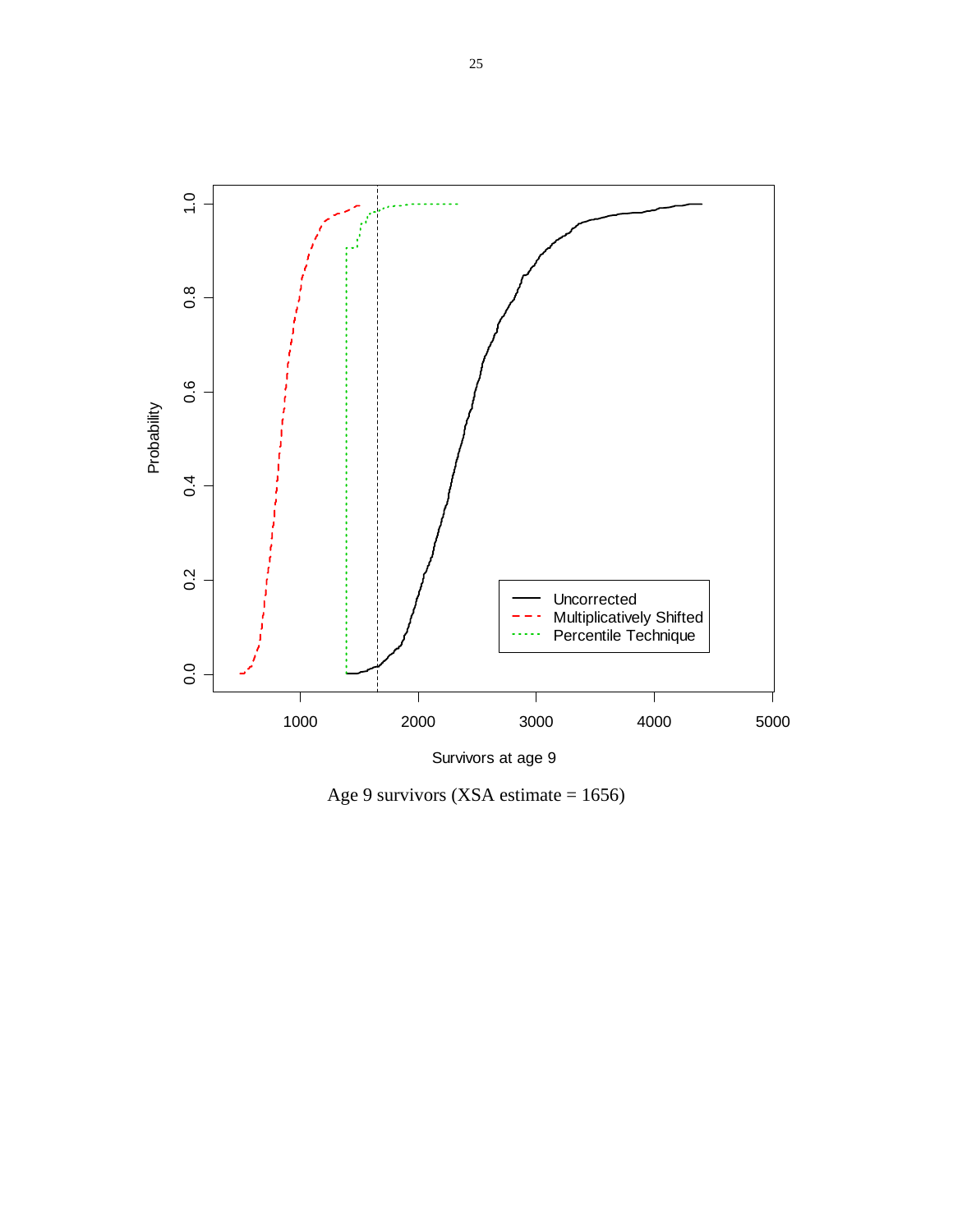

Age 4 survivors (XSA estimate = 52583)

**Fig. 10.** Biased (uncorrected) and bias-corrected bootstrap probability distributions of survivors at ages 4, 9 and 12 in the terminal year (1 Januray 2006). Standardized residuals were resampled. Vertical lines represent the estimates of survivors-at-age from the original XSA. Multiplicatively Shifted distributions involve simply shifting the entire distribution, multiplicatively, such that the mean of the distribution lines up with the bias-corrected value of the best estimate.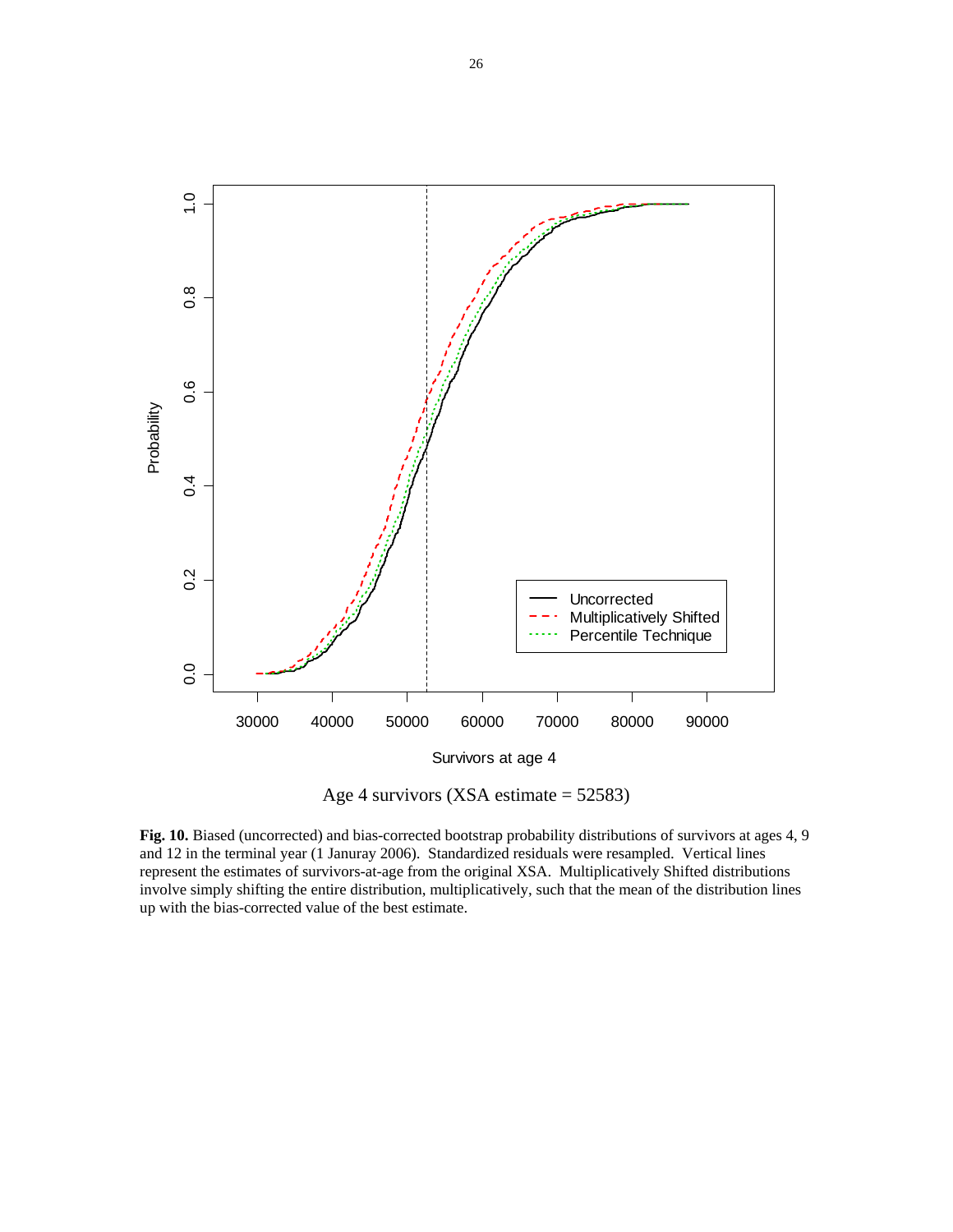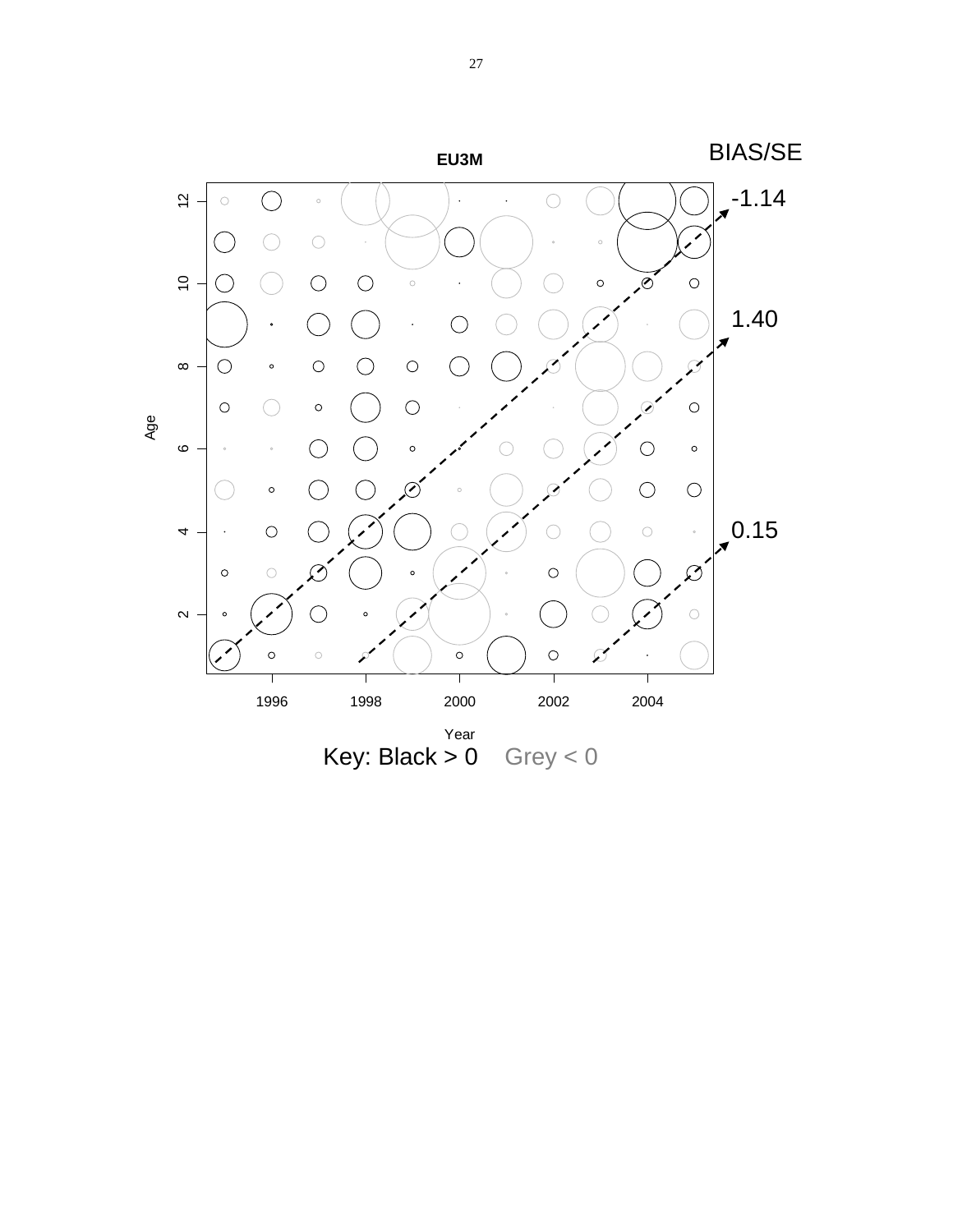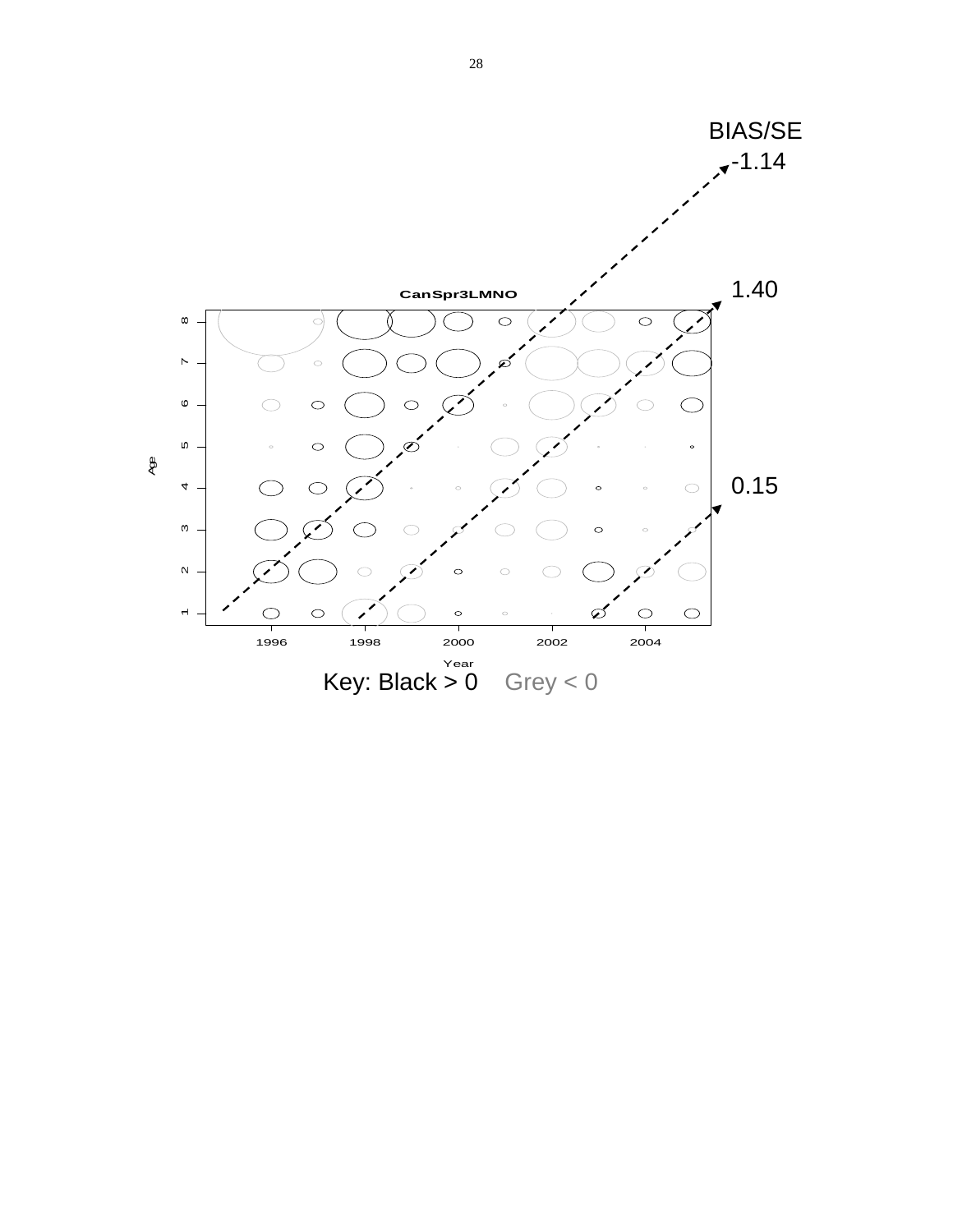

**Fig. 11.** Bubble plots of the XSA residuals for the EU 3M, Can Fall 2J3K and Can Spr 3LMNO indices used in the Greenland Halibut XSA, indicating how cohort effects lead to bias in the bootstrap distributions. Bias/SE values show the ratio of bias to standard error for estimates of survivors at age at the start of 2006 for ages 4, 9 and 12. Dashed arrows lie over the respective cohorts.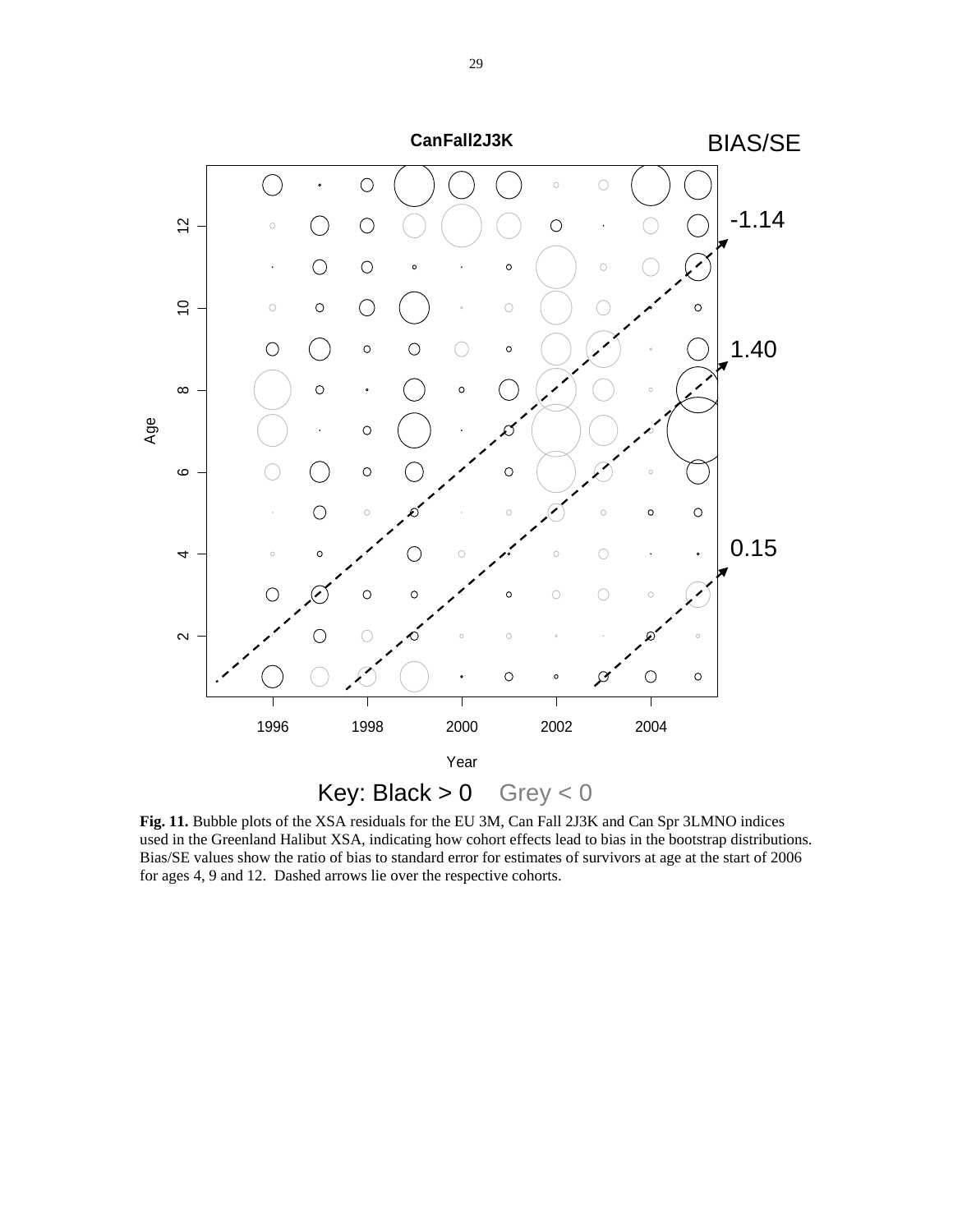## **APPENDIX 1: R code to run a bootstrap replicate of the XSA for Greenland Halibut**

## **Input:**

GH.stock = An FLStock object with the relevenat Greenland Halibut information (catch etc.)

GH.index = An FLIndices object with the three research surveys of the Greenland Halibut stock

("EU 3M","Can 2J3K Fall","Can 3LNO Spr")

GH.xsa = An FLXSA object with the results of the XSA carried out using GH.stock and GH.index above (the control group for the XSA is given below and is the same one used for the bootstrap replicate)

# *# Control file for XSAs*

 $maxIt  $\leq 60 +$  Set the max number of iterations$  $GH.control \leftarrow FLXSA.control (tol = 1e-09, maxit = maxIt, min.nse = 0.5, fse = 0.5,$ rage =  $0$ , gage =  $11$ , shk.n = TRUE, shk.f = TRUE, shk.yrs =  $5$ , shk.ages =  $3$ , window = 100, tsrange = 20, tspower = 0, vpa = FALSE)

## *# Get values for ranges*

## *# Stock object*

```
maxYear <- GH.stock@range[[5]]; minYear <- GH.stock@range[[4]]; numYears <- maxYear-minYear+1 
minAge <- GH.stock@range[[1]]; maxAge <- GH.stock@range[[2]]; numAges <- maxAge-minAge+1
```
## *# Indices*

```
EUnumYears <- GH.index2[[1]]@range[[5]]-GH.index2[[1]]@range[[4]]+1 
EUmaxAge <- GH.index2[[1]]@range[2] 
EUnumCases <- EUmaxAge*EUnumYears
```

```
CanFallnumYears <- GH.index2[[2]]@range[[5]]-GH.index2[[2]]@range[[4]]+1 
CanFallmaxAge <- GH.index2[[2]]@range[2]-1 # Because can't get residuals for age 14 - in plusgroup
CanFallnumCases <- CanFallmaxAge*CanFallnumYears
```

```
CanSprnumYears <- GH.index2[[3]]@range[[5]]-GH.index2[[3]]@range[[4]]+1 
CanSprmaxAge <- GH.index2[[3]]@range[2] 
CanSprnumCases <- CanSprmaxAge*CanSprnumYears
```

```
AllresidsnumCases <- EUnumCases+CanFallnumCases+CanSprnumCases
```
## *# Create vectors with all the log catchability residuals for each index*

EUresid <- array(NA,dim=c(EUnumCases))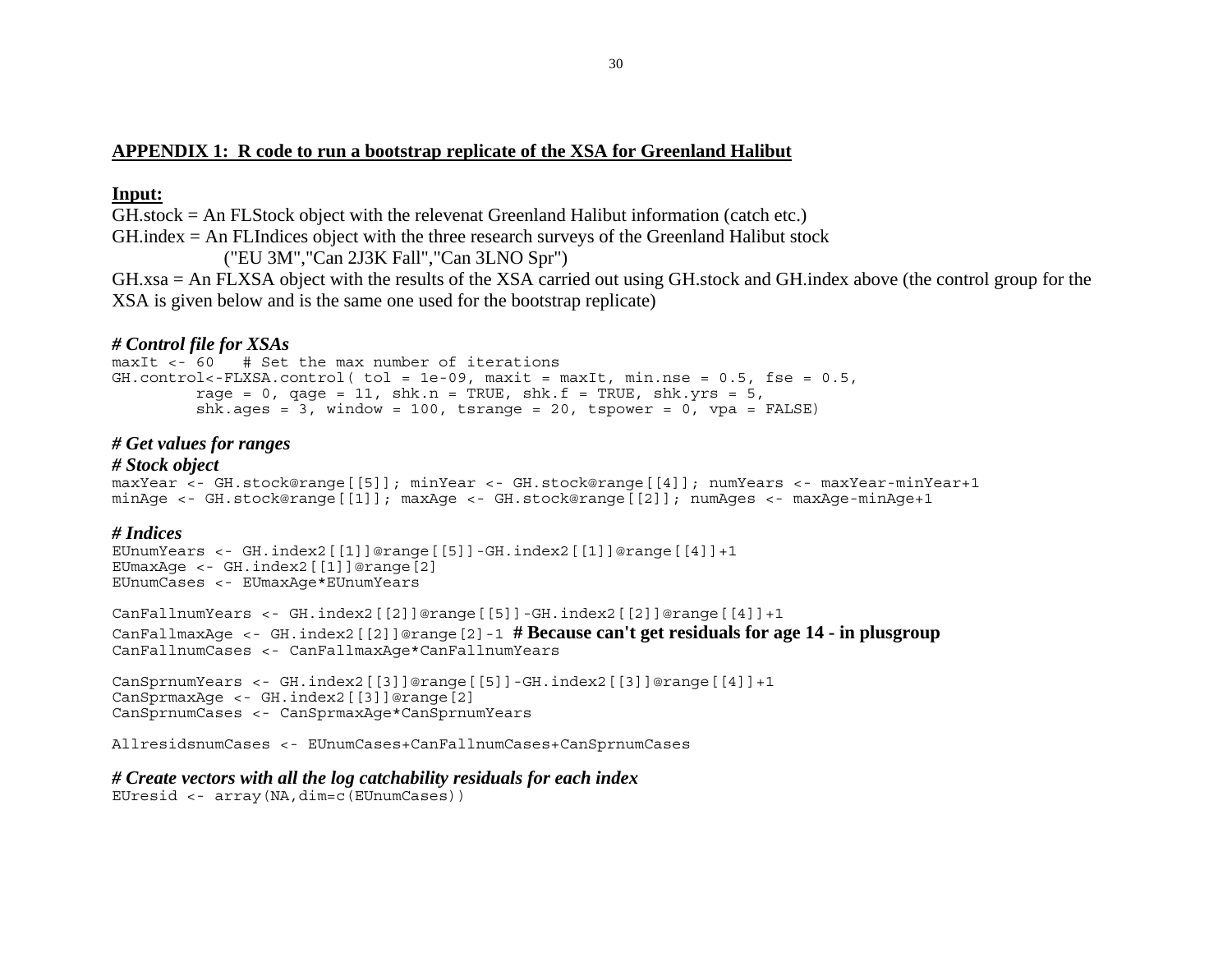```
CanFallresid <- array(NA,dim=c(CanFallnumCases)) 
CanSprresid <- array(NA,dim=c(CanSprnumCases)) 
Allresids <- array(NA,dim=c(AllresidsnumCases))
```

```
EUresid <- as.numeric(GH.xsa@index.res[[1]]) 
CanFallresid <- as.numeric(GH.xsa@index.res[[2]]) 
CanSprresid <- as.numeric(GH.xsa@index.res[[3]]) 
Allresids <- c(EUresid, CanFallresid, CanSprresid)
```
## *# To standardize residuals*

```
EUresidSE <- apply(EUresid,1,sd) 
CanFallresidSE <- apply(CanFallresid,1,sd) 
CanSprresidSE <- apply(CanSprresid,1,sd)
```

```
for (eur in 1:12) \{ stdEUresid[eur,] <- EUresid[eur,]/EUresidSE[eur] \}for (eur in 1:13) { stdCanFallresid[eur,] <- CanFallresid[eur,]/CanFallresidSE[eur] } 
for (eur in 1:8) { stdCanSprresid[eur,] <- CanSprresid[eur,]/CanSprresidSE[eur] }
```
stdAllresids <- c(stdEUresid,stdCanFallresid,stdCanSprresid)

### *# exponents of log(q') to get q' i.e. vector of catchability residuals*

```
expEUresid <- exp(EUresid) 
expCanFallresid <- exp(CanFallresid) 
expCanSprresid <- exp(CanSprresid) 
expAllresids <- exp(Allresids)
```
## *# Calculate index model PREDICTED values (= XSA stock numbers at age and year multiplied by index catchability at age (avg.*

```
over years)) 
EUpredIndex <- array(NA,, dim=c(EUmaxAge,EUnumYears)) 
for (r in 1:EUmaxAge) { for (cc in 1:EUnumYears) { 
      EUpredIndex[r, cc] <- GH.xsa@stock.n[r,numYears-EUnumYears+cc,,,]*GH.xsa@q.hat[[1]] [r, r, r]]
      }} 
CanFallpredIndex <- array(NA,, dim=c(CanFallmaxAge,CanFallnumYears)) 
for (r \text{ in } 1:\text{CanFallmaxAge}) { for (cc \text{ in } 1:\text{CanFallnumYears}) {
      CanFallpredIndex[r,cc] <- GH.xsa@stock.n[r,numYears-CanFallnumYears+cc,,,]*GH.xsa@q.hat[[2]][r,,,,] 
      }} 
CanSprpredIndex <- array(NA,, dim=c(CanSprmaxAge,CanSprnumYears)) 
for (r \text{ in } 1:\text{CanSprmaxAge}) { for (cc \text{ in } 1:\text{CanSprmumYears}) {
```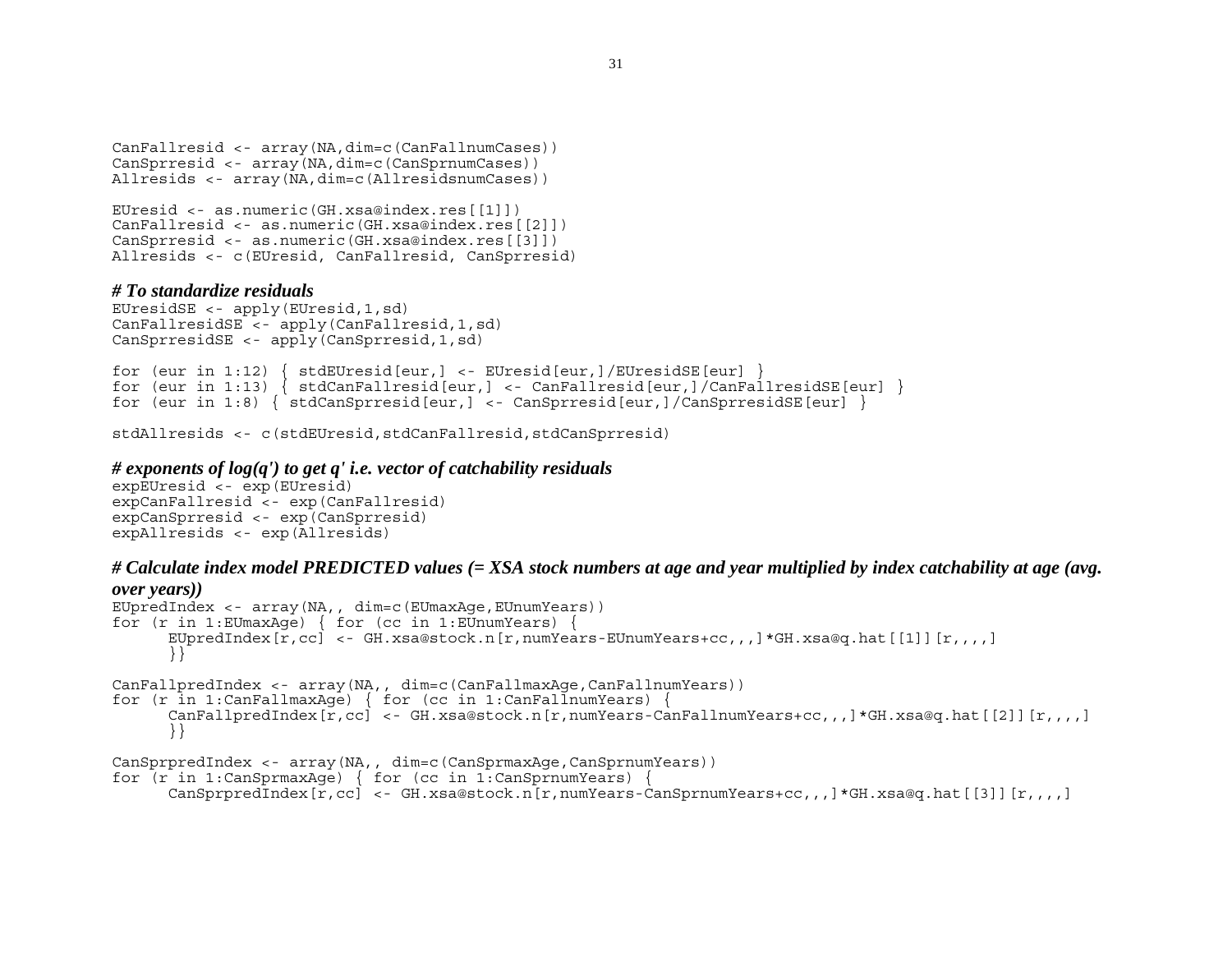}}

```
# Create base index file (values rescaled to the beginning of the year and start and end of fishing set at 0) 
# This is done because index predicted values calculated above are for survivors at the START of each year, therefore index must 
reflect this.
```

```
GH.index00 <- GH.index for (ind in 1:3) {
    for (j in 6:7) { GH.index00[[ind]]@range[j] <- 0 }
    if (ind == 1 \mid \text{ind} ==3) {
       GH.index00[[ind]]@catch.n <- GH.xsa@index[[ind]] 
       GH.index00[[ind]]@index <- GH.xsa@index[[ind]] 
 } 
    if (ind == 2) GH.index00[[ind]]@catch.n[1:13] <- GH.xsa@index[[ind]] 
       GH.index00[[ind]]@index[1:13] <- GH.xsa@index[[ind]] 
 } 
     }
```
## *# Replace negative values in the index file with NAs*

GH.index00 <- replaceNegative(GH.index00) *# A function from the FLR website*

# *# Running a bootstrapped replicate of the XSA*

*# Create index file for run i from base index file (and stock file from GH.stock)* 

GH.indexMC <- GH.index00 GH.stockMC <- GH.stock

## *# Model predicted index is multiplied by the a ramndomly sampled, exponentiated residual # residSamp is a dummy variable to choose Between resampling methods*

```
if (residSamp==1) { # Resample accross all residuals
for (r in 1:EUmaxAge) { for (cc in 1:EUnumYears) { GH.indexMC[[1]]@index[r,cc,,,] <-
   EUpredIndex[r, cc]*expAllresids[round(runit(1,min=0.5,max=AllresidsnumCases+0.5),0)]}
for (r \text{ in } 1:\text{CanFallmaxAge}) { for (cc in 1:CanFallnumYears) { GH.indexMC[[2]]@index[r,cc,,,] <-
   CanFallpredIndex[r,cc]*expAllresids[round(runif(1,min=0.5,max=AllresidsnumCases+0.5),0)]for (r in 1:CanSprmaxAqe) { for (cc in 1:CanSprnumYears) { GH.indexMC[[3]]@index[r,cc,,,] <-
   CanSprpredIndex[r,cc]*expAllresids[round(runit(1,min=0.5,max=AllresidsnumCases+0.5),0)]
```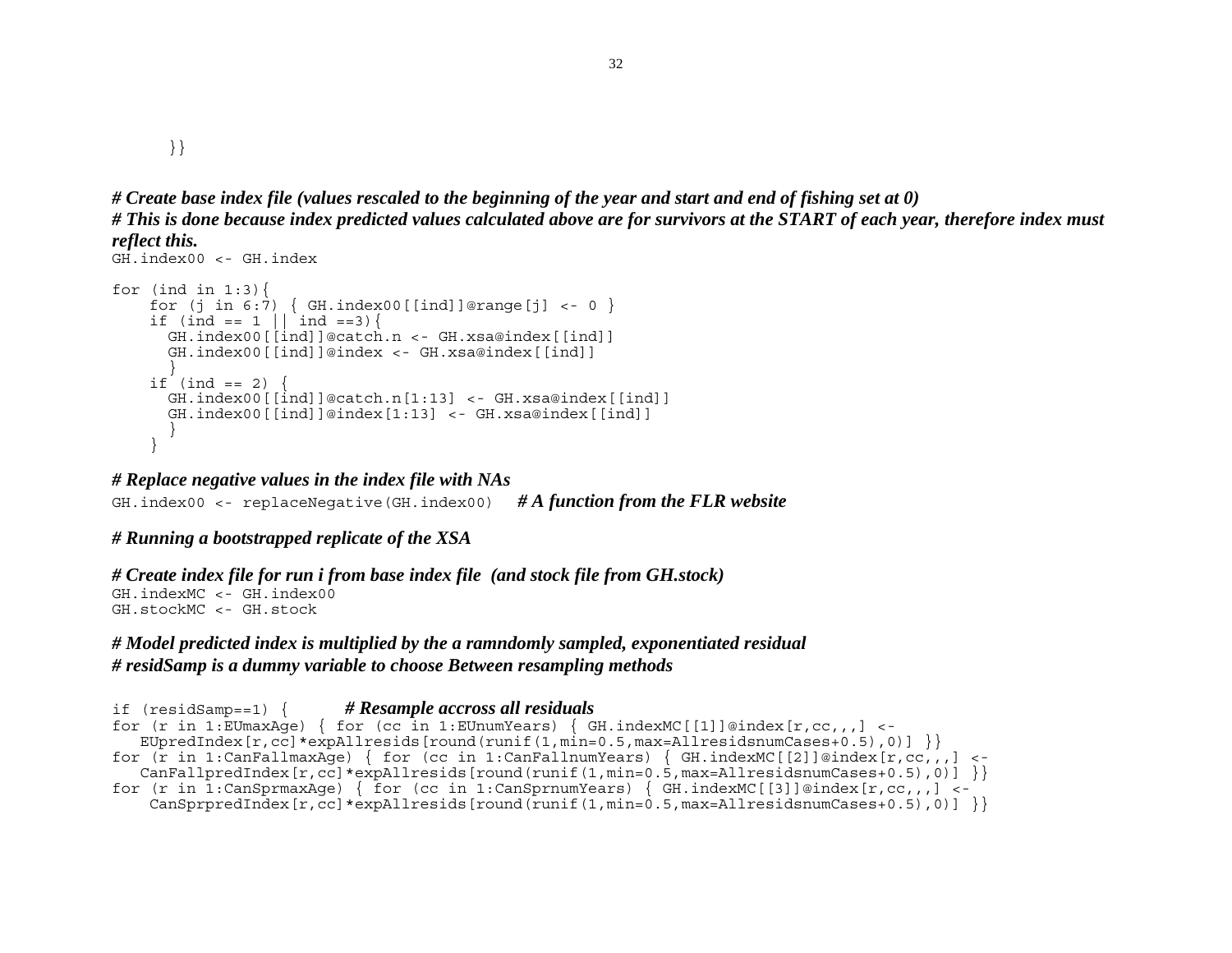}

### if (residSamp==2) { *# Resample accross all standardised residuals*

```
for (r in 1:EUmaxAge) { for (cc in 1:EUnumYears) { GH.indexMC[[1]]@index[r,cc,,,] <- 
   EUpredIndex[r, cc]*exp(stdAllresids[round(runif(1,min=0.5,max=length(stdAllresids)+0.5),0)]
   *EUresidSE[r]) }
```
for (r in 1:CanFallmaxAge) { for (cc in 1:CanFallnumYears) {  $GH.indexMC[[2]]@index[r,cc,$ , ] <- CanFallpredIndex[r,cc]\*exp(stdAllresids[round(runif(1,min=0.5,max=length(stdAllresids)+0.5),0)] \*CanFallresidSE $[r]$ ) }

```
for (r in 1:CanSprmaxAge) { for (cc in 1:CanSprnumYears) { GH.indexMC[[3]]@index[r,cc,, ] <-
    CanSprpredIndex[r,cc]*exp(stdAllresids[round(runif(1,min=0.5,max=length(stdAllresids)+0.5),0)] 
    *CanSprresidSE[r]) }} 
 }
```
### if (residSamp==3) { *# Resample within indices and ages*

```
for (r in 1:EUmaxAqe) { for (cc in 1:EUnumYears) { GH.indexMC[[1]]@index[r,cc,,] <-
  EUpredIndex[r, cc]*expEUresid[r, round(runif(1,min=0.5,max=ncol(EUresid)+0.5),0)]for (r in 1:CanFallmaxAge) { for (cc in 1:CanFallnumYears) { GH.indexMC[[2]]@index[r,cc,1] < -1CanFallpredIndex[r,cc]*expCanFallresid[r,round(runif(1,min=0.5,max=ncol(CanFallresid)+0.5),0)]
```
for (r in 1:CanSprmaxAge) { for (cc in 1:CanSprnumYears) { GH.indexMC[[3]]@index[r,cc,,,] <- $CanSprpredIndex[r,cc]*expCanSprresid[r,round(runif(1,min=0.5,max=ncol(CanSprresid)+0.5),0)]$ }

for (ind in 1:3)  $\{GH.indekMC[[ind]]@catch.n < -GH.indexMC[[ind]]@index \}$ 

### *# Run XSA*

```
GH.xsaBS <- FLXSA(GH.stockMC,GH.indexMC,GH.control)
```
### *# If the XSA does not converge in the maximum # of iterations, resample residuals and try again until it does*  numIts <- GH.xsaBS@control@maxit

```
if (numIts > (maxIt-1)) {
 while (numIts > (maxIt-1)) {
for (r in 1:EUmaxAge) { for (cc in 1:EUnumYears) { GH.indexMC[[1]]@index[r,cc,,,] <-
EUpredIndex[r, cc]/expAllresids[round(runif(1,min=0.5,max=AllresidsnumCases+0.5),0)] }
```

```
for (r in 1:CanFallmaxAge) { for (cc in 1:CanFallnumYears) { GH.indexMC[[2]]@index[r,cc,, ] <-
CanFallpredIndex[r,cc]/expllinesids[round(runif(1,min=0.5,max=AllresidsnumCases+0.5),0)]
```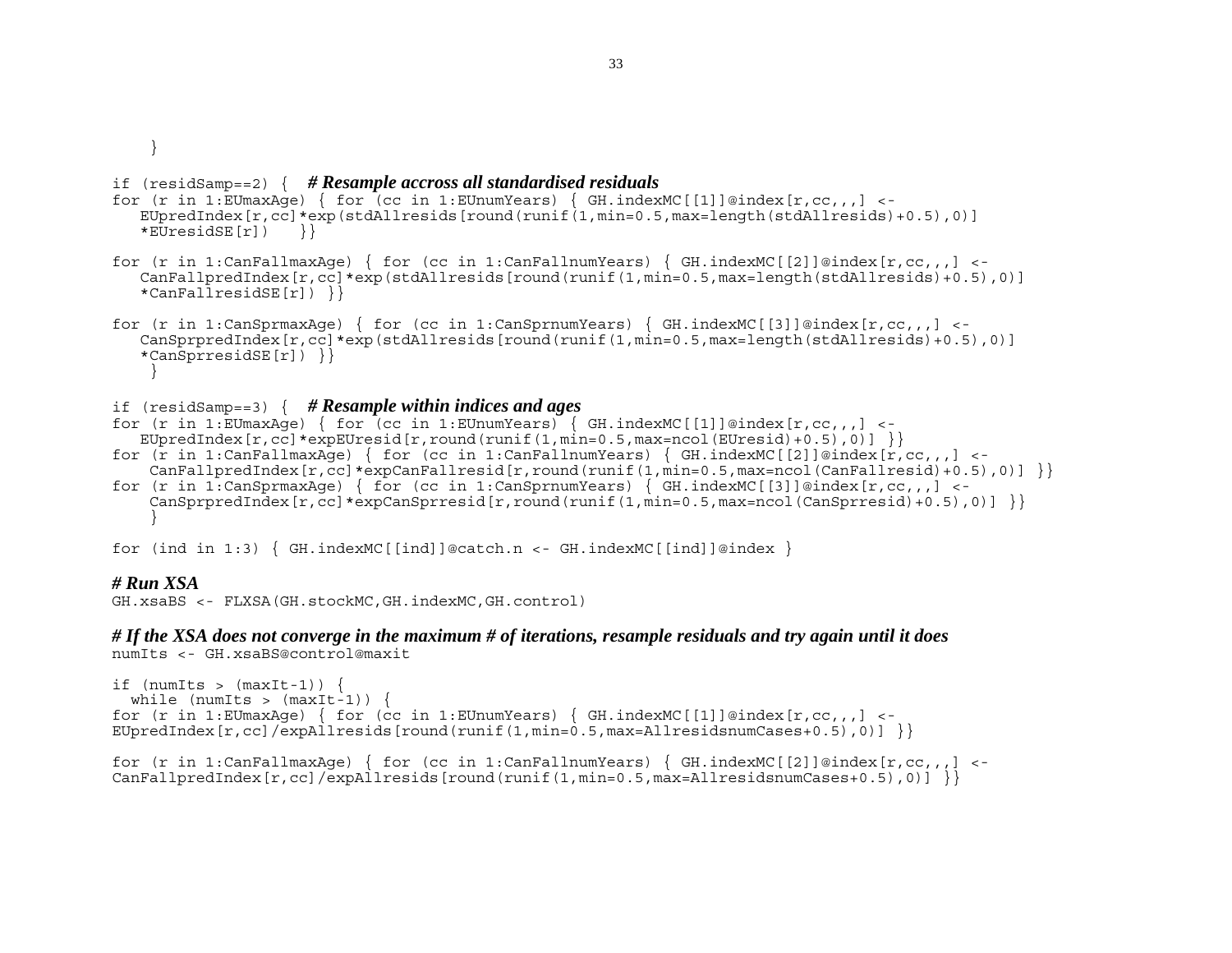```
for (r in 1:CanSprmaxAge) { for (cc in 1:CanSprnumYears) { GH.indexMC[[3]]@index[r,cc,,,] <- 
CanSprpredIndex[r,cc]/expAllresids[round(runif(1,min=0.5,max=AllresidsnumCases+0.5),0)] }}
```

```
for (ind in 1:3) { GH.indexMC[[ind]]@catch.n <- GH.indexMC[[ind]]@index }
```

```
GH.xsaBS <- FLXSA(GH.stockMC,GH.indexMC,GH.control, paste("Run#: ",i, sep = "")) 
numIts <- GH.xsaBS@control@maxit 
     } 
}
```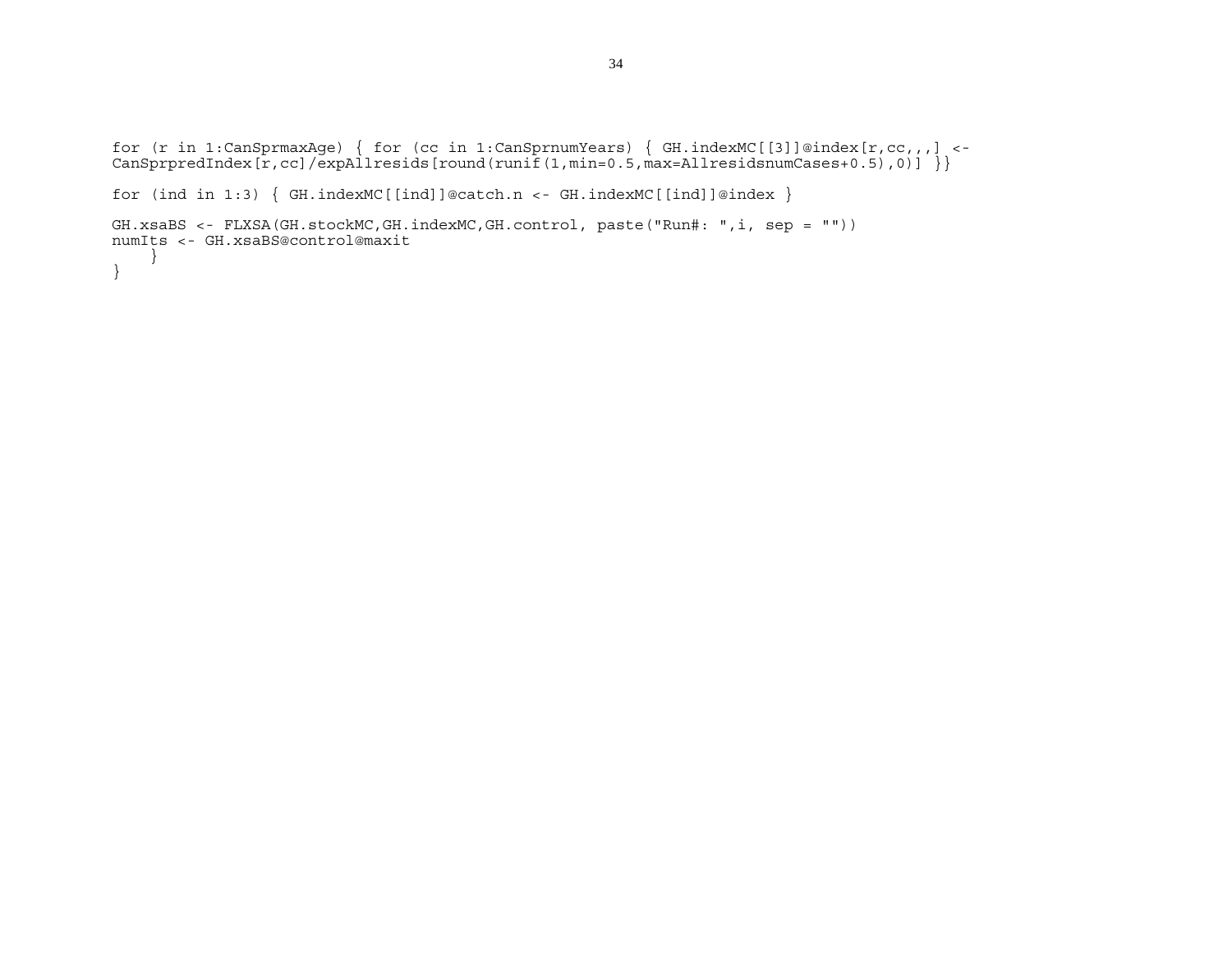## **APPENDIX 2: R code methods to run the bootstrap bias corrected percentile method on a set of bootstrap replicates**

```
############################################################################### # "invPnorm" ## Inverse cumulative distribution function of a standard normal variate # Author: David C. M. Miller (millerdcm@dfo-mpo.gc.ca) 
# Date: 25 March 2007
```

```
setGeneric("invPnorm", function(Obj){ 
      standardGeneric("invPnorm") 
 } 
) 
setMethod("invPnorm", signature(Obj="numeric"),
  function(Obj){ 
   pot <-0x \leftarrow -4.001while (Obj - pot) > 0.00001) {
x < -x+0.001pot = pnorm(x) } 
    return(round(x,7)) 
 } 
)
```
###############################################################################

**# "empCumFreq" ## Empirical cumulative frequency distribution # Author: David C. M. Miller (millerdcm@dfo-mpo.gc.ca) # Date: 26 March 2007** 

```
setGeneric("empCumFreq", function(Obj, Value, ...){ 
       standardGeneric("empCumFreq") 
 } 
) 
setMethod("empCumFreq", signature(Obj="matrix"), 
   function(Obj, Value){
```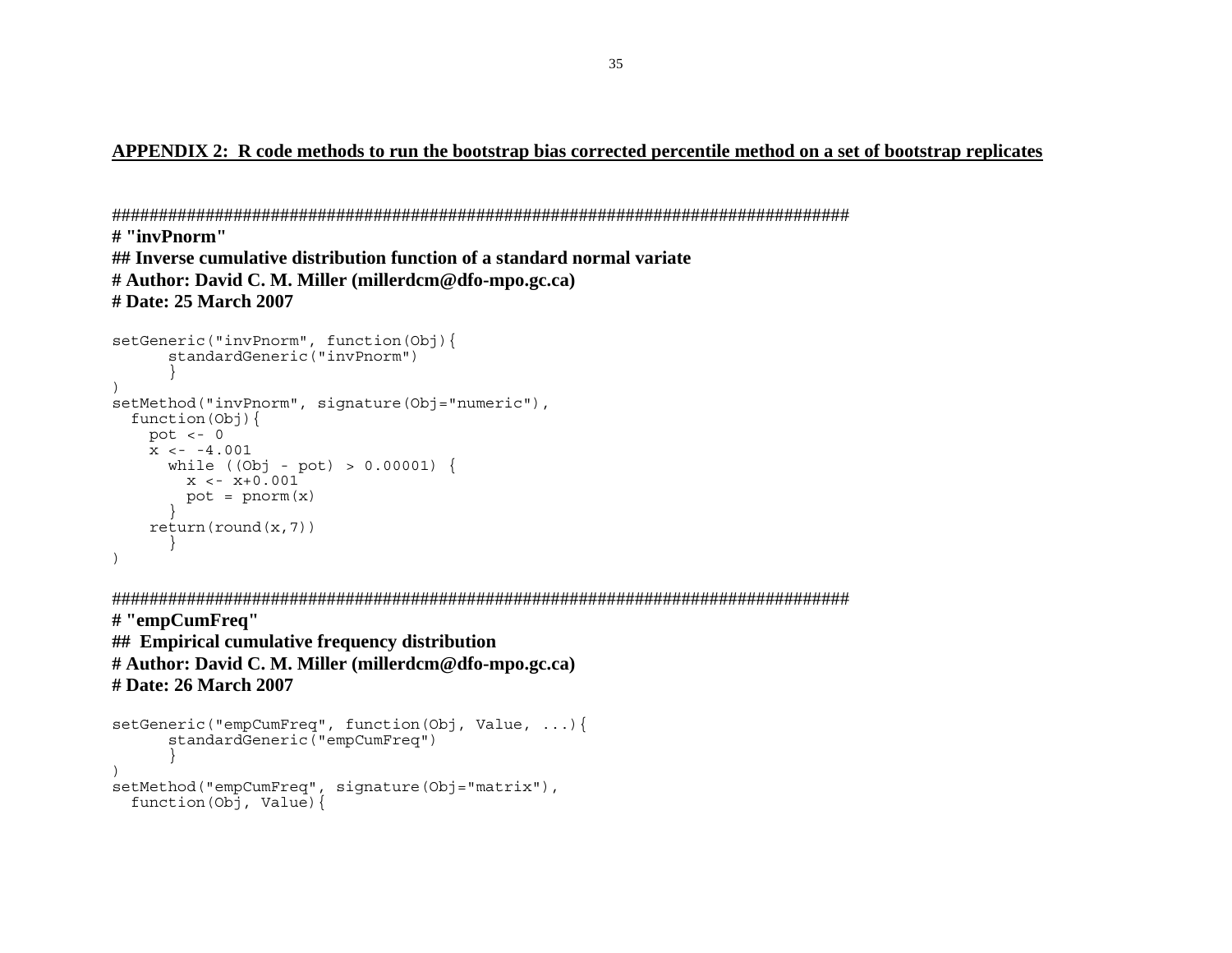```
 numObs <- length(Obj) 
    sortedProb <- matrix(data=NA, 2, numObs)
     sortedProb[1,] <- sort(Obj) 
    sortedProb[2,] < -seq((1/numObs),1,(1/numObs))diff \langle -\arctan(\text{NA}, \text{dim}=\text{c}(1, \text{numObs})) \rangle for (colm in 1:numObs) { 
    diff[1,colm] <- abs(sortedProb[1,colm]-Value)
 } 
  minDiff <- as.numeric(which.min(diff[1,])) 
  return(sortedProb[2,minDiff]) 
       } 
)
```
############################################################################### **# "invEmpCumFreq"** 

# **## Inverse empirical cummulative frequency distribution # Author: David C. M. Miller (millerdcm@dfo-mpo.gc.ca) # Date: 26 March 2007**

```
setGeneric("invEmpCumFreq", function(Obj, Value, ...){ 
        standardGeneric("invEmpCumFreq") 
 } 
) 
setMethod("invEmpCumFreq", signature(Obj="matrix"), 
  function(Obj, \bar{V}alue){
     numObs <- length(Obj) 
    sortedProb <- matrix(data=NA, 2, numObs)
     sortedProb[2,] <- sort(Obj) 
    sortedProb[1,] < -seq((1/numObs),1,(1/numObs))diff \langle -\arctan(\text{NA}, \text{dim}=\text{c}(1, \text{numObs})) \rangle for (colm in 1:numObs) { 
    diff[1,colm] <- abs(sortedProb[1,colm]-Value)
   }
```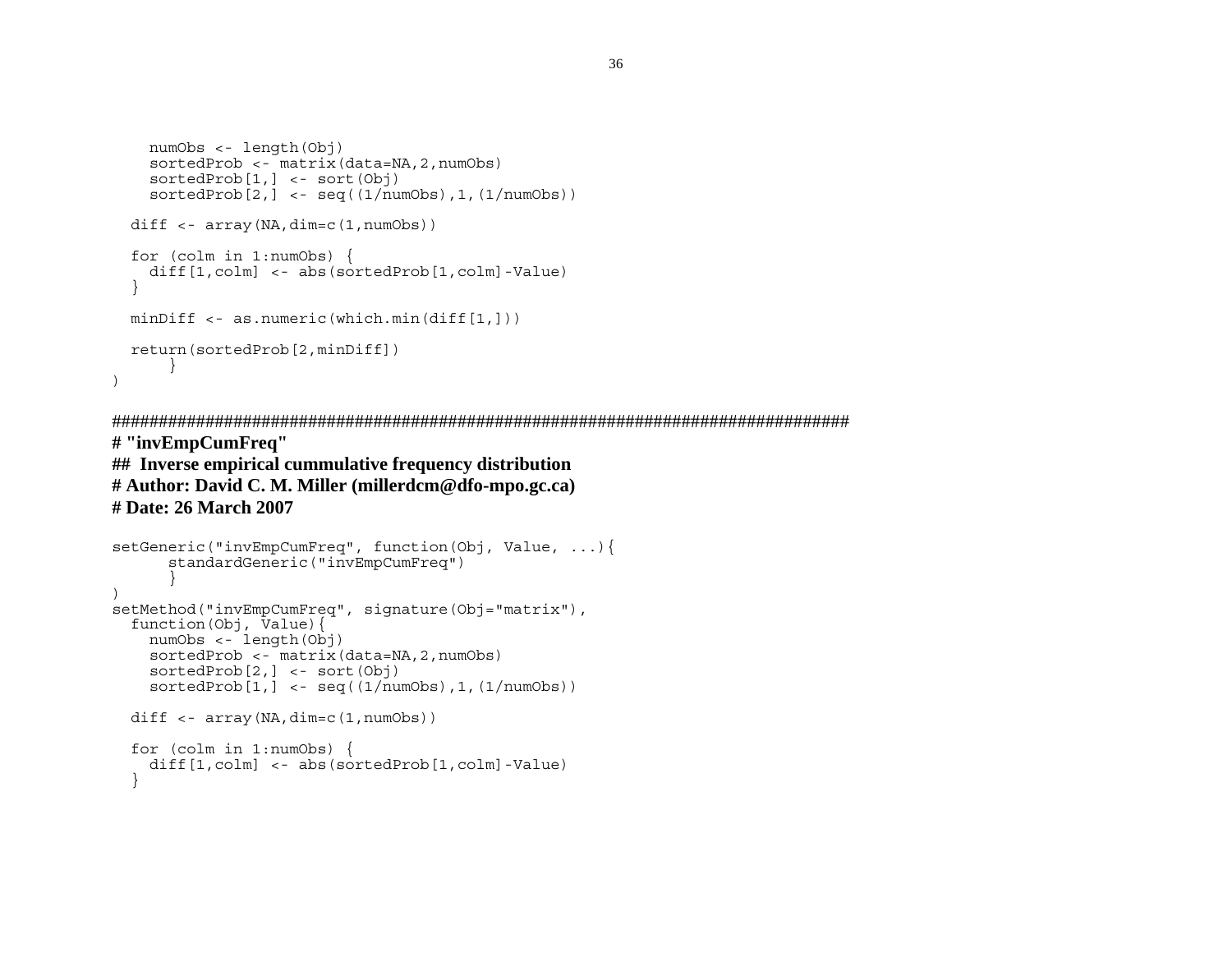```
 minDiff <- as.numeric(which.min(diff[1,])) 
  return(sortedProb[2,minDiff]) 
       } 
)
```

```
###############################################################################
```
**# "biasCorPercent"** 

**## Bootstrap bias corrected percentile technique** 

```
# Author: David C. M. Miller (millerdcm@dfo-mpo.gc.ca)
```
**# Date: 26 March 2007** 

```
# Input matrix of bootstrap samples and vector (1 row/column) of observed values for bias correction of each column of 
bootstrap samples
```

```
setGeneric("biasCorPercent", function(Obj, Obs, ...){ 
       standardGeneric("biasCorPercent") 
 } 
) 
setMethod("biasCorPercent", signature(Obj="matrix"),#, Obs="matrix"),
   function(Obj, Obs){ 
   numYr < - length(Obj[1,])
    noBoots <- length(Obj[,1]) 
     biasCorValues <- matrix(data=NA,noBoots,numYr,dimnames=Obj@dimnames) 
     for (colm in 1:numYr) { 
       wrkCol <- matrix(sort(Obj[,colm]),noBoots,1) 
       #obs <- Obs[1,colm] 
       sortedCol <- matrix(data=NA,2,noBoots) 
       sortedCol[2,] <- wrkCol 
       sortedCol[1,] <- seq((1/noBoots),1,(1/noBoots)) 
       Z0 <- invPnorm(empCumFreq(wrkCol,Obs[colm]))#obs)) 
       for (btstrp in 1:noBoots){ 
         Za <- invPnorm(sortedCol[1,btstrp]) 
         biasCorValues[btstrp,colm] <- invEmpCumFreq(wrkCol,pnorm(2*Z0+Za)) 
 } 
     } 
     return(biasCorValues)
```